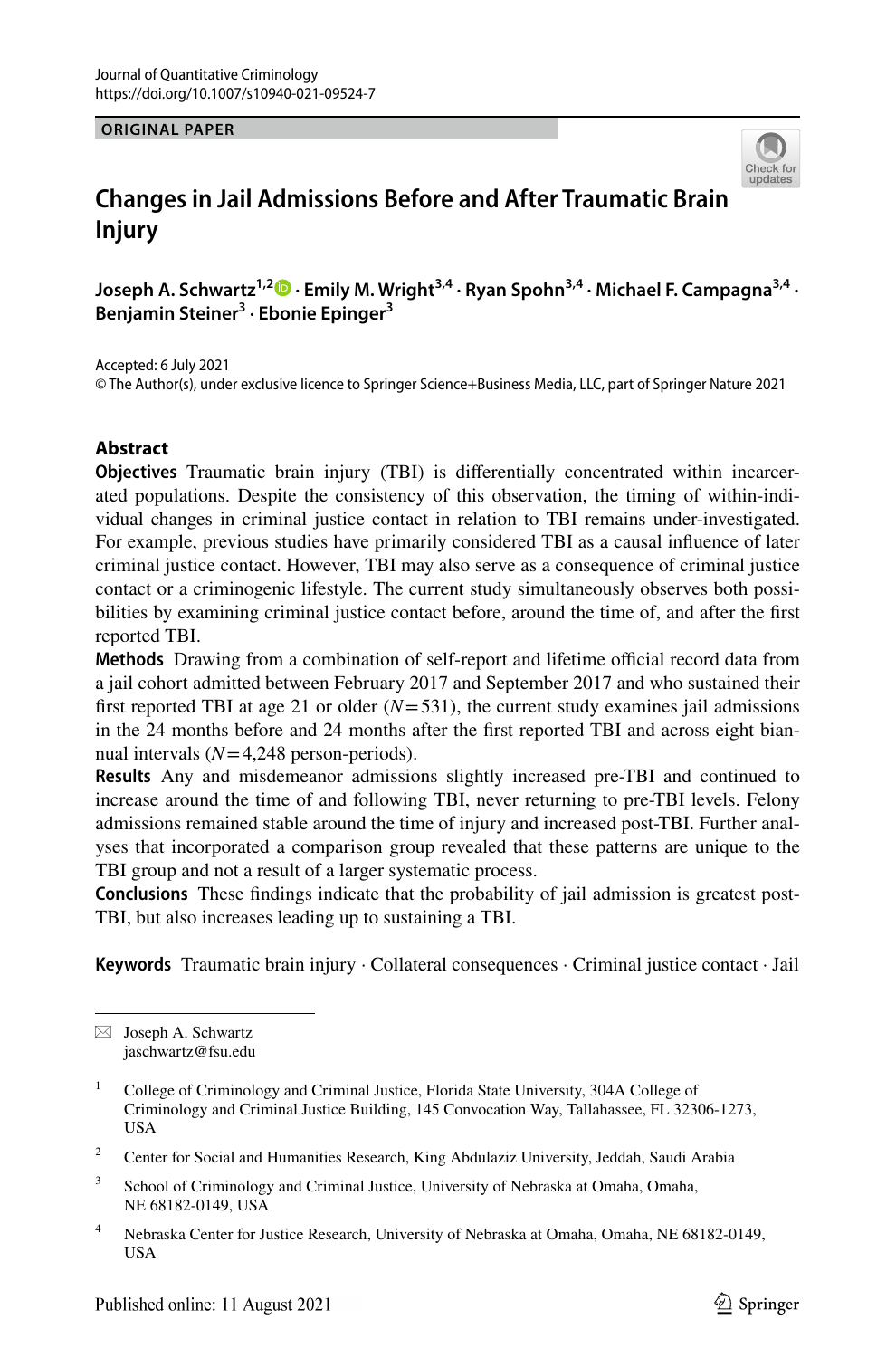### **Intoduction**

The Center for Disease Control and Prevention defines traumatic brain injury (TBI) as a disruption to normal brain function caused by a bump, blow, or jolt to the head (Centers for Disease Control and Prevention [2017\)](#page-20-0). Each year, TBI results in nearly 2.5 million emergency department visits, 282,000 hospital admissions, and approximately 56,000 deaths, with the most common TBI sources including unintentional falls, being unintentionally struck by or against an object, and motor vehicle accidents (Taylor et al. [2017\)](#page-22-0). As these numbers indicate, TBI is a relatively common condition, with approximately 8–12% of the adult population in the United States sustaining a TBI at some point in their lives (Frost et al. [2013](#page-21-0)). Even more troubling than the rate of TBI in the general population is the differential concentration of TBI among specific subpopulations. For example, multiple metaanalyses and population studies have indicated that 51–60% of incarcerated individuals have sustained a TBI, a rate that is five to eight times greater than the general population (Farrer & Hedges [2011](#page-20-1); Shiroma et al. [2010](#page-22-1)).

Despite the consistency of these findings, questions remain regarding the within-indi-vidual changes in criminal justice contact<sup>[1](#page-1-0)</sup> in relation to the timing of TBI. The bulk of the previous research examining the association between TBI and criminal justice contact has framed *TBI as a causal influence*, resulting in subsequent increases in criminal justice contact (Connolly & McCormick [2019;](#page-20-2) Schwartz [2019](#page-22-2); Schwartz et al. [2017\)](#page-22-3). However, findings from a complementary literature suggest that *TBI may be a consequence* of a criminogenic lifestyle (Fazel et al. [2016](#page-21-1); Fazel & Baillargeon [2011](#page-20-3); Massoglia & Pridemore [2015;](#page-21-2) Schreck et al. [2006\)](#page-22-4). While previous research has not directly examined this possibility, related findings provide preliminary support. Based on these findings, the current study aims to address the following research question:

Does TBI contribute to increases in the probability of subsequent jail admissions, or does jail admission increase the probability of subsequently experiencing a TBI?

In order to examine this research question, we employ a unique dataset comprised of lifetime jail admissions records for a cohort of justice involved individuals. The current study extends prior research by examining jail admissions *24 months before and 24 months after* the first reported TBI. This approach offers at least three advantages over previous research. First, considering admissions both before and after the first reported TBI provides greater insight into more granular changes in the longitudinal trajectory of jail admissions in relation to the timing of TBI. Second, our focus on a jail population is notable, as previous research examining justice involved populations has been almost exclusively limited to prison populations, raising concerns about the extent to which such findings extend to other, more heterogenous justice involved populations. Third, the current study also incorporates a comparison group (i.e., members of the examined jail cohort who did not sustain

<span id="page-1-0"></span><sup>&</sup>lt;sup>1</sup> We acknowledge that the term "criminal justice contact" may evoke a wide range of processes that include informal interactions with law enforcement, arrest, conviction, incarceration, and reentry to the community. The goal of the current study is not to examine all of these intricate and intertwined processes, as such an inquiry would move far outside of the research questions examined. Rather, the use of "criminal justice contact" within the context of the current study refers to the fact that the examined outcomes are measured using jail admissions, which are an, albeit imperfect, proxy for arrest but do not necessarily reflect conviction or incarceration. For this reason, we use this term in a narrower application than what may have been used in previous studies.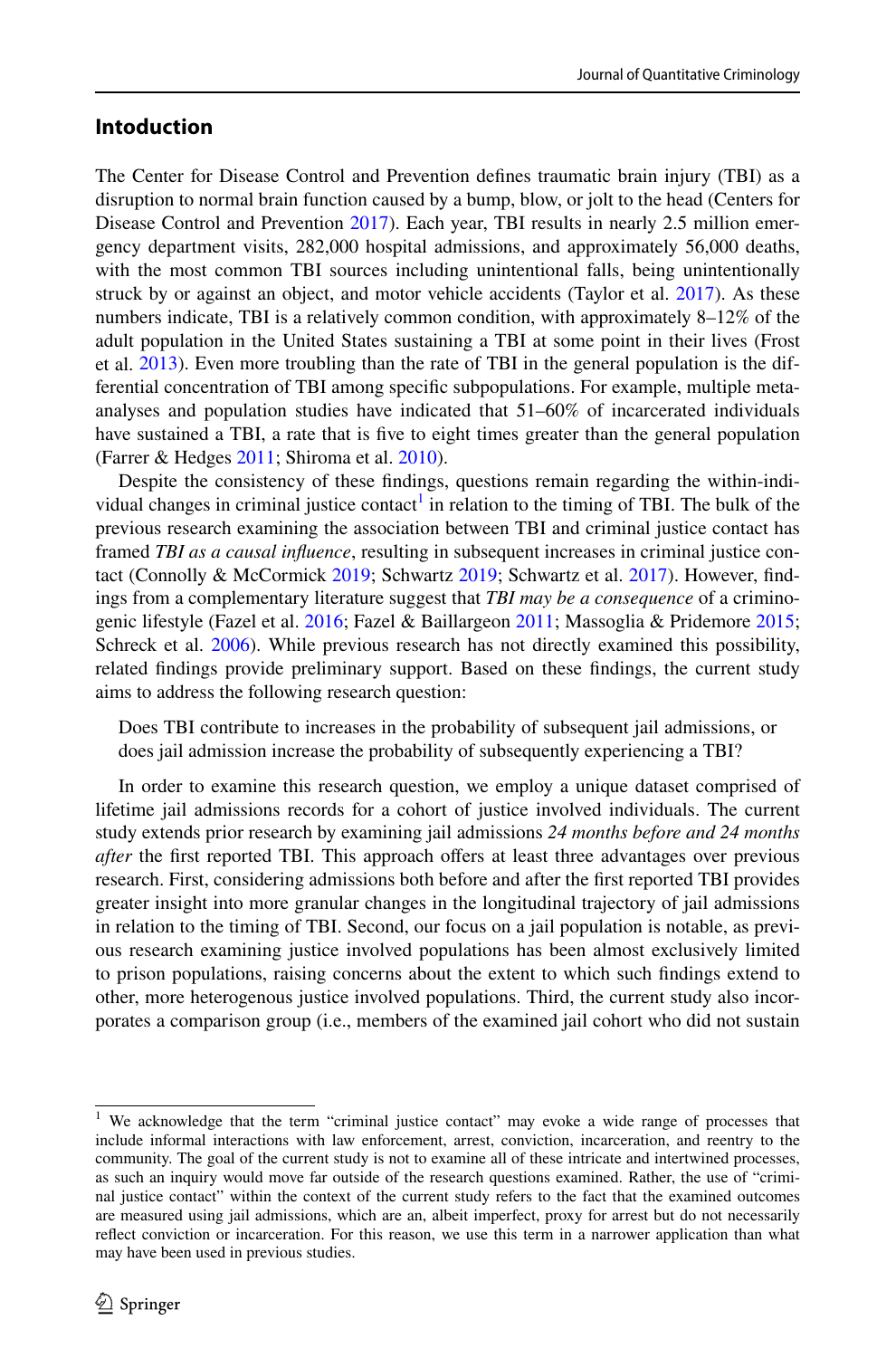a TBI) to examine the robustness of the observed trajectories of jail admissions before, around the time of, and after TBI.

#### **Traumatic Brain Injury And Criminal Justice Contact**

The association between TBI and criminal justice contact has been reported extensively and appears to be robust (Farrer & Hedges [2011](#page-20-1); Shiroma et al. [2010](#page-22-1)). Despite this support, previous research has yet to examine changes in criminal justice contact in relation to the timing of TBI to better understand the extent to which these changes occur before, around the time of, and following a TBI. This oversight limits our understanding of the ways TBI and criminal justice contact may influence one another, consequently shaping criminal trajectories over important stages of the life course. With this in mind, there are at least two ways that TBI and criminal justice contact may be related to one another. Prior to discussing both possibilities, it is important to note that both hypotheses are largely *modular* and are not intended to be mutually exclusive.

#### **Traumatic Brain Injury as a Causal Influence**

First, it is possible that TBI, and the biological changes that accompany injuries to the brain, may result in increases in behavior problems, and subsequent increases in formalized social responses in the form of criminal justice contact. A significant number of studies have reported findings in support of this hypothesis. Such studies typically report increases in behavior problems or criminal justice contact *after* sustaining a TBI, or a greater concentration of behavior problems among those who have sustained a TBI compared to those who have not (Fazel et al. [2011;](#page-21-3) Jackson et al. [2017;](#page-21-4) Ray & Richardson [2017](#page-21-5); Sariaslan, et al. [2016a](#page-22-5), [b;](#page-22-6) Sariaslan et al. [2016a,](#page-22-5) [b](#page-22-6); Schwartz et al. [2017,](#page-22-3) [2019](#page-22-7)). A smaller number of studies have reported increases in behavior problems and criminal justice contact stemming from within-individual changes in TBI over time (Schwartz [2019;](#page-22-2) Schwartz et al. [2018,](#page-22-8) [2020](#page-22-9)). While these studies provide preliminary support for TBI as a causal influence, they do not effectively examine changes in criminal justice contact as a function of the timing of TBI, as they fail to consider prior contacts in a detailed manner. However, these findings provide evidence in support of what we refer to as the causal influence hypothesis, which can be stated as:

*Causal Influence Hypothesis*: The probability of jail admission will increase and remain elevated following a TBI .

#### **Traumatic Brain Injury as a Consequence**

Second, it is also possible that a combination of internal and external influences, including the deleterious experiences that accompany criminal justice contact, may subsequently increase the probability of sustaining a TBI. This possibility frames TBI as a consequence rather than a causal influence. While previous studies have not directly examined this hypothesis, there are at least two convening lines of research that provide preliminary support. First, propensity theories point to internal influences and traits as primary motivating factors that ultimately promote criminal behavior and subsequent criminal justice con-tact (Dean et al. [1996](#page-20-4); Wright et al. [2001](#page-23-0)). One notable example would be Gottfredson and Hirschi's ([1990\)](#page-21-6) self-control theory, which posits that criminal behaviors, as well as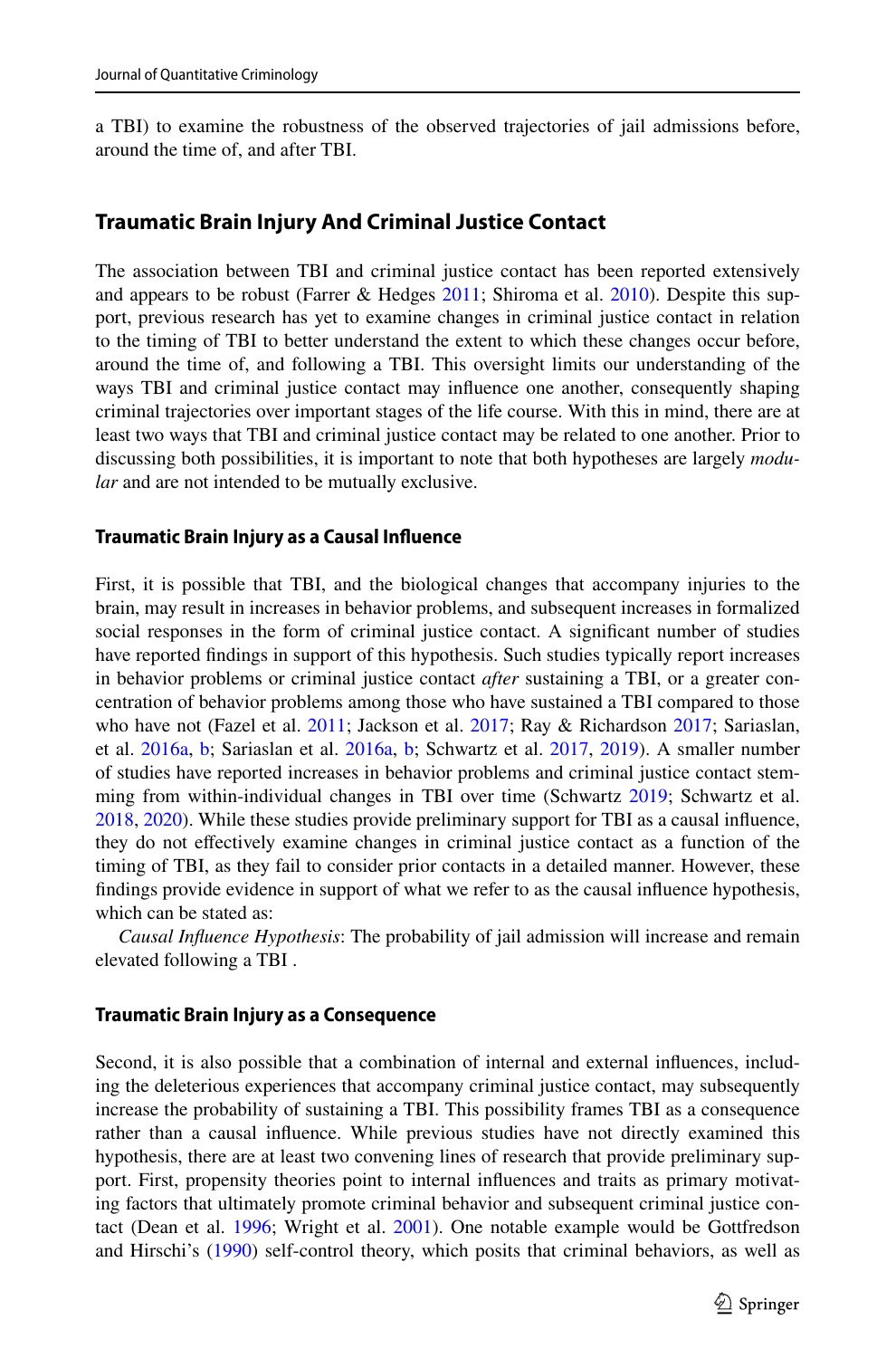analogous and deviant behaviors, are the result of low levels of self-control resulting in selection into risky environments that simultaneously increase the probability of sustaining a TBI and criminal justice contact. This possibility is further underscored by lifestyle theories, in which underlying traits may differentially expose individuals to environments where victimization and other adverse outcomes may be more likely to occur (Pratt  $\&$ Turanovic  $2016$  $2016$ : Schreck et al.  $2006$ ).<sup>2</sup>

The second way that TBI may be a consequence of criminal justice contact is via differential exposure of justice involved individuals to social contexts and circumstances that increase the subsequent likelihood of TBI. Again, this pathway has not been directly examined in previous research, but studies have provided preliminary support, much of which stems from the expansive literature documenting the negative downstream effects of criminal justice contact (Kirk & Wakefield [2018](#page-21-8)). Justice involvement, and incarceration in particular, is associated with a wide range of deleterious outcomes (Fazel et al. [2016;](#page-21-1) Visher et al. [2011](#page-22-10); Western et al. [2015\)](#page-22-11) and may also result in a significant increase in the probability of sustaining a TBI. For example, justice involved populations are differentially exposed to experiences that are also common sources of TBI, including interpersonal violence (Jennings et al. [2012](#page-21-9)). Similarly, a nontrivial number of brain injuries occur during periods of incarceration (Fahmy et al. [2020\)](#page-20-5), highlighting the physical consequences of formalized criminal justice contact. Collectively, these findings provide preliminary evidence for what can be referred to as the consequence hypothesis, which can be stated as:

*Consequence Hypothesis*: The probability of jail admission will increase before sustaining a TBI and remain elevated following injury but will not systematically change in relation to sustaining a TBI.

# **The Current Study**

The current study aims to further explore the differential concentration of TBI within justice involved populations and extends previous research in at least two ways. First, we make use of a novel dataset comprised of a total cohort of individuals admitted to a Midwestern county jail during a six-month period and lifetime official jail admission information to examine within-individual changes in jail admissions *before, around the time of, and after* the first reported TBI. More specifically, we examined the probability of jail admissions in the 24 months before and the 24 months after the first reported TBI. By restructuring the jail admission data around the first reported TBI, the impact of sustaining a TBI on the longitudinal trajectory of jail admission can be probed in far more detail than in previous studies. More specifically, this approach offers a distinct advantage over previous studies, providing a far more precise estimate of not just the direction of change in the probability of jail admission in relation to sustaining a TBI, but also *when* such changes occur. Further, and as detailed above, this approach allows for a more direct, and simultaneous, examination of both the causal influence and consequence hypotheses. The current study also examines the robustness of these findings with additional analyses that included a comparison group that did not sustain a prior TBI but who still possess similar,

<span id="page-3-0"></span><sup>&</sup>lt;sup>2</sup> Importantly, it remains possible that TBI may still serve as a proximate cause of criminal justice contact in this scenario, but the ultimate cause would be attributed to internalized traits and influences. This possibility further underscores the bidirectional nature of these two hypotheses and demonstrates the importance of emphasizing their modularity in a causal framework.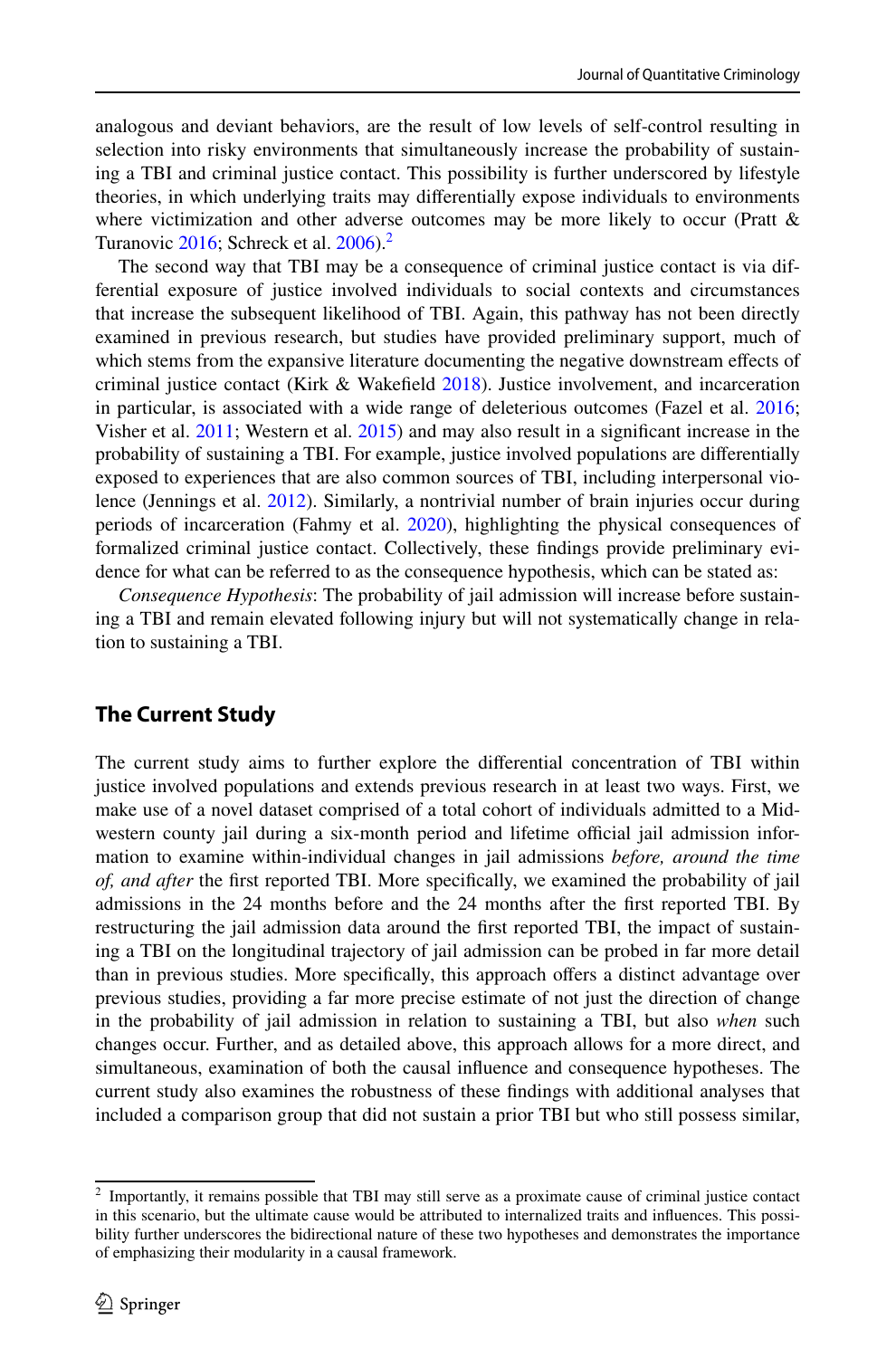group-level, characteristics to those who did sustain a TBI. This additional analysis further clarifies the results, as any systematic similarities between the TBI and comparison groups would reflect a more general process that universally impacts both groups. However, if both groups display different patterns of jail admission across the study period, such results would provide additional support for the importance of TBI in differentiating between the observed patterns.

Second, the current study examines a jail cohort. This extension of previous research is important, as few studies have systematically examined TBI within jail populations (Glover et al. [2018](#page-21-10); Slaughter et al. [2003\)](#page-22-12), instead focusing on prisons (Farrer & Hedges [2011\)](#page-20-1) or specific at-risk samples (Schwartz [2019](#page-22-2); Schwartz et al. [2017](#page-22-3), [2020\)](#page-22-9). Without question, jail and prison populations have some overlap, as virtually all individuals are held in jails prior being transferred to prison. Despite this observation, important differences between jail and prison populations have been previously documented (Bronson et al. [2017](#page-20-6); Bronson  $\&$ Berzofsky [2017](#page-20-7)), indicating that findings from the existing literature may not directly map onto other incarcerated populations. The cohort examined in the current study includes all intakes across an eight-month period, ranging from first-time offenders to chronic, repeat offenders and from those who were arrested for minor offenses (e.g., first offense, noninjury driving under the influence) to those who were arrested for serious, violent offenses and are awaiting trial. In this sense, the examined sample provides a broader snapshot for studying the impact of TBI, as compared to prison samples, which (by definition) are limited to individuals convicted of felony offenses. Moreover, the examined sample affords an opportunity to also examine "public nuisance" offenders, who often experience mental health issues and frequently cycle in and out of jail facilities (Bronson et al. [2017](#page-20-6); Bronson & Berzofsky [2017\)](#page-20-7). Thus, our reliance on a jail cohort allows us to examine the role of TBI for individuals committing frequent, minor offenses, in addition to individuals committing more serious offenses and eventually end up in prison. The examination of a jail population also affords the opportunity to include a sizable number of females in the examined cohort, offering another distinct advantage, as few studies have examined the association between TBI and criminal justice contact among females (O'Rourke et al. [2018;](#page-21-11) Wall et al. [2018](#page-22-13)). Collectively, the use of a jail cohort allows us to re-examine the association between TBI and the jail admissions in a group may differ in important ways from the samples observed in previous studies.

# **Methods**

#### **Data Source and Study Population**

Between February 21 and September 12, 2017, all individuals admitted to a large Midwestern county jail were screened in-person by trained reentry specialists with a customized inventory. These assessment activities were aimed at identifying the risks and needs of the population of intakes, to monitor their flow into and out of the institution, and to determine rates of recidivism. Screening occurred at the time of intake or within the first few days of jail admission. This procedure resulted in a total cohort of 4,713 incarcerated individuals. Cohort members were booked for a wide variety of offenses, with the most common being arrested on bench warrant (16.00%), controlled substance possession (7.30%), and domestic assault (4.10%). As is typical with a jail-based sample, the total time served for the cohort was relatively short with a large variance. Cohort members remained incarcerated for nearly 126 days (*M* = 125.93,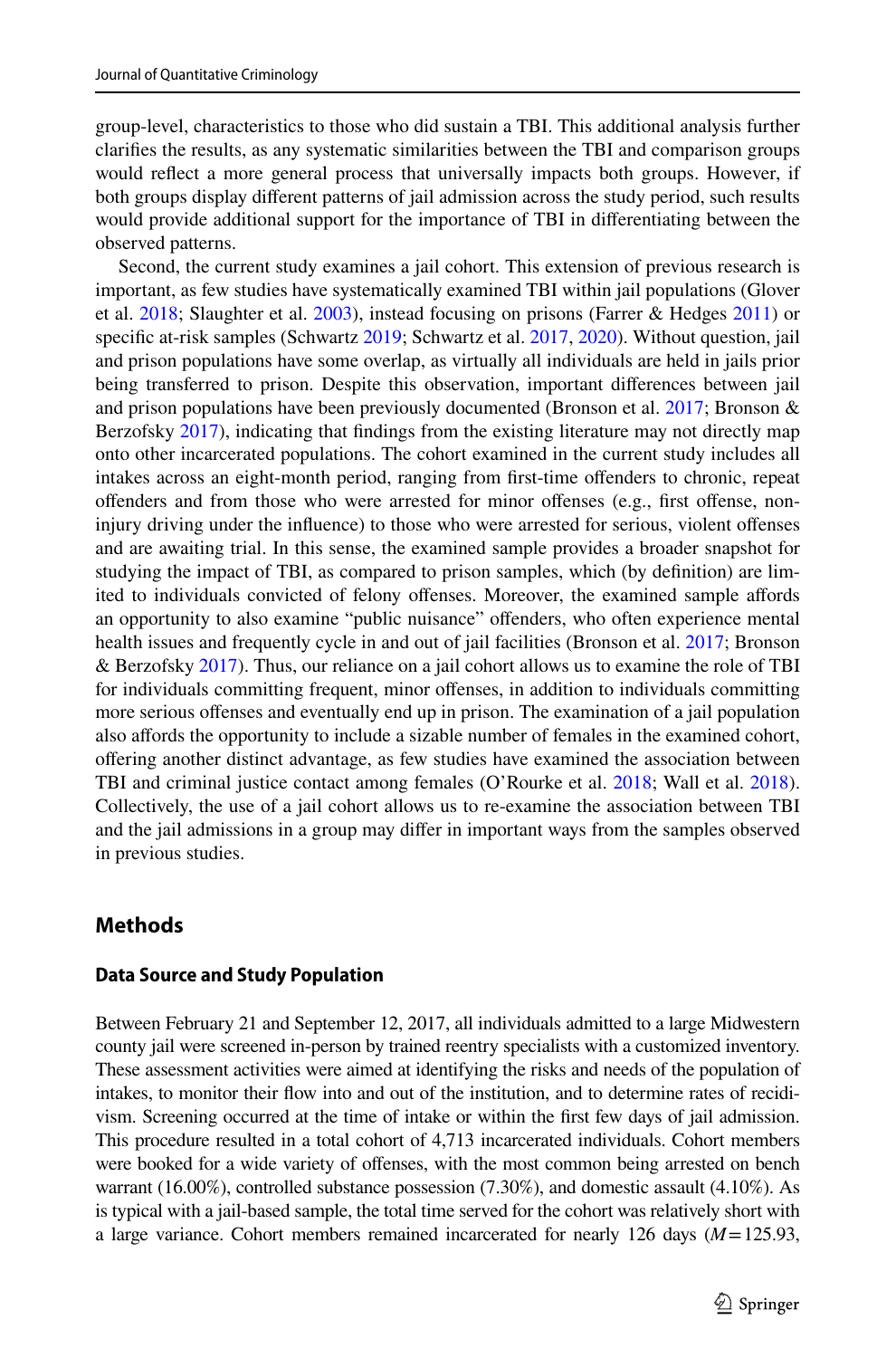$SD = 194.52$ ), but with a large range spanning from 0 days served (i.e., released on the same day as admission) to 871 days. The median number of days served was 18. The subset of the cohort examined in the current study  $(n=531)$  was limited to members who met two inclusion criteria. First, only cohort members that reported their first lifetime TBI at age 21 or later were retained to ensure official jail admission data were available for a full 24 months before the first reported injury (i.e., when individuals were age 19 or older).<sup>[3](#page-5-0)</sup> Admissions that occur prior to age 19, the age of criminal responsibility for the state in which the examined jail was located, are handled by the juvenile justice system and were not available. Second, cohort members incarcerated for the entire 24-month follow up period were excluded to ensure fol-low up data were available.<sup>[4](#page-5-1)</sup> Biannual jail admissions were structured around the midpoint of the year of the first reported TBI, allowing for the examination of jail admissions 24 months before and after, resulting in a total of 4,248 (531 individuals across eight biannual study inter-vals) person-periods.<sup>[5](#page-5-2)</sup>

In order to examine the robustness of the findings from analyses examining this subgroup of the cohort, we also drew a comparison group from the overall cohort. The comparison group was limited to all cohort members who reported that they had not sustained a previous TBI and met all of the remaining selection criteria employed to identify the treatment (i.e., TBI) group. Since members of the comparison group did not report a TBI, there is no corresponding age to examine jail admissions in the 24 months before and after. To address this issue, we used a random forest imputation approach to impute an estimated "pseudo-age" at first TBI. This imputation procedure incorporates principles of machine learning and has been found to perform better than alternative imputation procedures (Stekhoven & Bühlmann [2012](#page-22-14)). The resulting estimates reflect the age in which each member of the comparison group would be expected to have first sustained a TBI if they would have done so. In order to retain balance between the comparison and treatment groups, only those cohort members with a pseudo-age that was greater than or equal to 21 were retained in the final comparison sample. These selection criteria resulted in a final subsample of  $n = 1,092$  individuals ( $n = 8,736$  person periods).

#### **Outcome Measures**

Lifetime jail admission information was obtained from the county in which the examined jail was located. Admissions were limited to new dockets, indicating a new offense, and

<span id="page-5-0"></span><sup>&</sup>lt;sup>3</sup> Of the 4,713 individuals included in the examined cohort, 544 (or approximately 12%) reported a TBI before the age of 21.

<span id="page-5-1"></span><sup>4</sup> As described in the main text, data were structured around the midpoint of the year in which the first TBI was reported, so the "24 month follow up period" does not necessarily refer to the 24 months that follow release from the offense that occurred during the recruitment period (February 21, 2017 and September 12, 2017). Rather, it refers to the 24 months that follow the midpoint of the year in which the first TBI was reported. Structuring the data in this way and the availability of lifetime admissions data allowed us to retain a much larger number of cohort members, increasing variability and statistical power and is also necessary to examine structured changes in admissions in relation to the timing of TBI.

<span id="page-5-2"></span><sup>&</sup>lt;sup>5</sup> The decision to employ biannual intervals was driven primarily by limited month-to-month variation in admissions (particularly for felony admissions). More specifically, only one study month displayed any admission prevalence that exceeded 5% (6 months post the mid-point of the year in which the first TBI was reported). This pattern was even more pronounced for felony admissions, in which only one study month displayed a prevalence that exceeded 3% (13 months post the midpoint of the year of the first reported TBI) and several months with a prevalence of less than 1%. For these reasons, we decided to pool the monthly intervals into biannual intervals.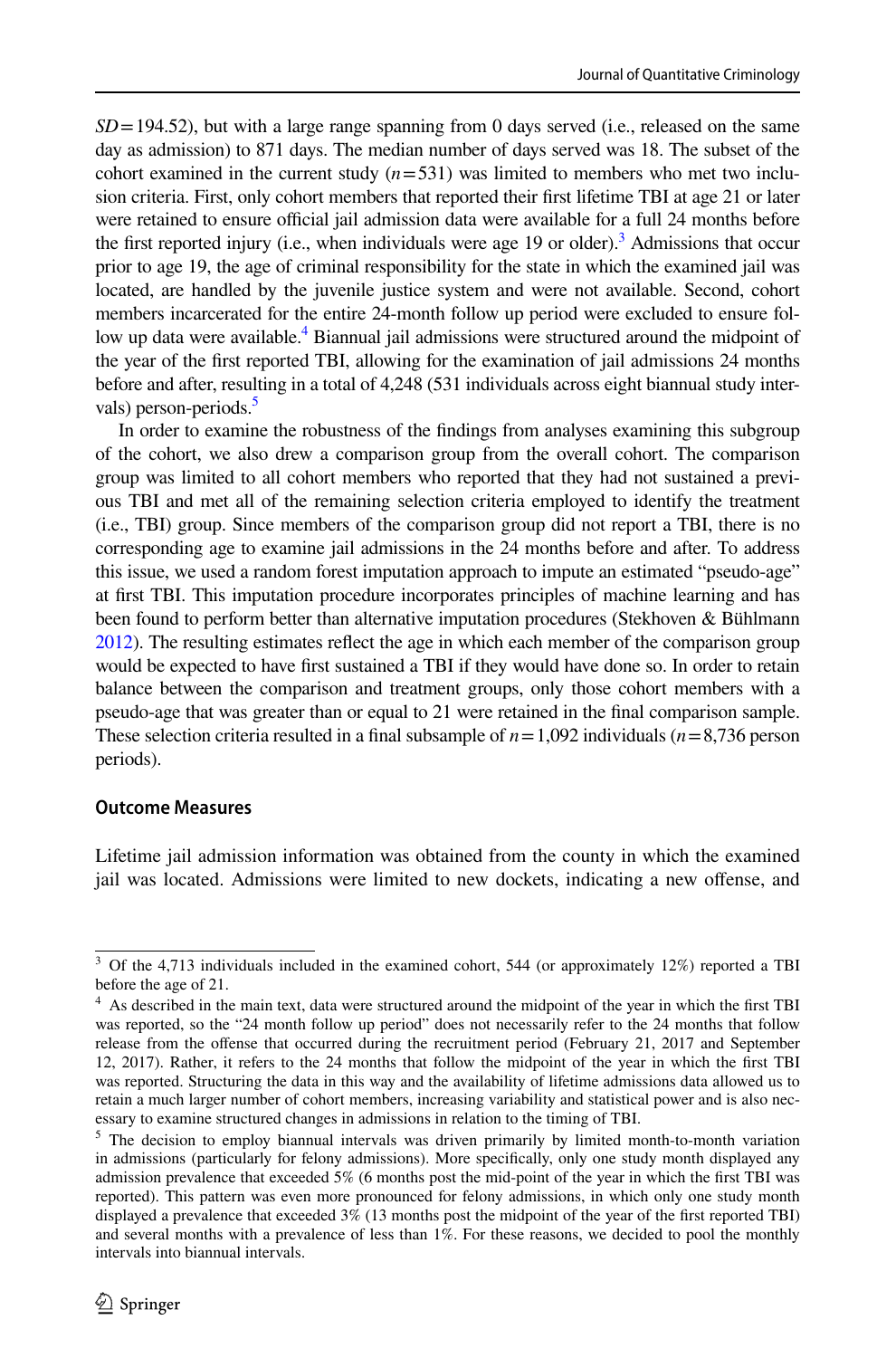omitting admissions pertaining to previous offenses, such as those stemming from a probation or parole violation. Importantly, admissions measured this way are a proxy for arrests and legal conviction. For each admission, the date and the classification of the most serious criminal offense—felony or misdemeanor—were recorded. Each incident was then mapped to the appropriate biannual period in relation to the midpoint of the year of the first reported TBI. The resulting period specific admissions measures were coded  $0 = no$ *admissions* and  $1 = one$  *or more admissions* for each six-month interval. Felony and misdemeanor admissions were coded similarly. This coding strategy resulted in a total of three outcome measures: any admissions; felony admissions; and misdemeanor admissions.

#### **Traumatic Brain Injury**

TBI was assessed using the Ohio State University Traumatic Brain Injury Identification Method (OSU TBI-ID), a common and validated self-report instrument (Corrigan & Bogner [2007](#page-20-8)) previously employed in correctional settings (Glover et al. [2018](#page-21-10); Ray & Richardson [2017;](#page-21-5) Wall et al. [2018](#page-22-13)). This instrument is designed to capture information on lifetime TBI prevalence, timing, and severity, as well as the circumstances surrounding injuries and has been discussed in detail elsewhere (Corrigan & Bogner [2007\)](#page-20-8). Briefly, the instrument is divided into three "steps" which are comprised of a series of questions that are delivered by trained interviewers. The first step consists of five questions focused on the lifetime prevalence of a physical injury to one's head or neck that: (1) resulted in a hospitalization; (2) was the result of a car or moving vehicle accident; (3) was the result of being hit by something or occurred while playing sports; 4) being hit, shaken, or shot by someone; or (5) was the result of being close to a blast or explosion. For each reported injury, individuals were asked if: (1) they lost consciousness following the injury; and (2) their age when the injury occurred. The individual's age at the time of the *first reported TBI*, in conjunction with their date of birth, was used to find the calendar year in which the TBI occurred. Since information pertaining to the precise month of the first reported TBI was unavailable, the midpoint of the year in which the TBI occurred was used as the center point (i.e., Time 0) of the constructed person-period dataset with biannual intervals ranging from 24 months pre-TBI (i.e., Time -24) to 24 months post-TBI (i.e., Time 24).

#### **Covariates**

The employed analytic procedures leverage the panel-based design of the person-period dataset to isolate within-individual changes in jail admissions over the study period (Horney et al. [1995;](#page-21-12) Rabe-Hesketh & Skrondal [2012](#page-21-13); Singer & Willett [2003\)](#page-22-15). However, between-individual differences must still be addressed using more traditional controls. With this in mind, we included a series of covariates in all multivariable models to minimize confounding. First, age at first reported TBI was assessed with the OSU TBI-ID and measured continuously in years. Second, a dummy indicator variable reflecting whether the first reported TBI resulted in a loss of consciousness  $(0 = no$  and  $1 = yes)$  was included. Third, since jail admissions are far less common during periods of incarceration, the proportion of each biannual interval in which individuals were incarcerated was included in the multivariable models as a time-varying offset term. Fourth, self-reported sex, was measured dichotomously  $(0)$ =*female* and 1=*male*). Fifth, race was also self-reported (White, Black, Hispanic, or other) and entered as a series of dummy indicator variables with White serving as a reference category.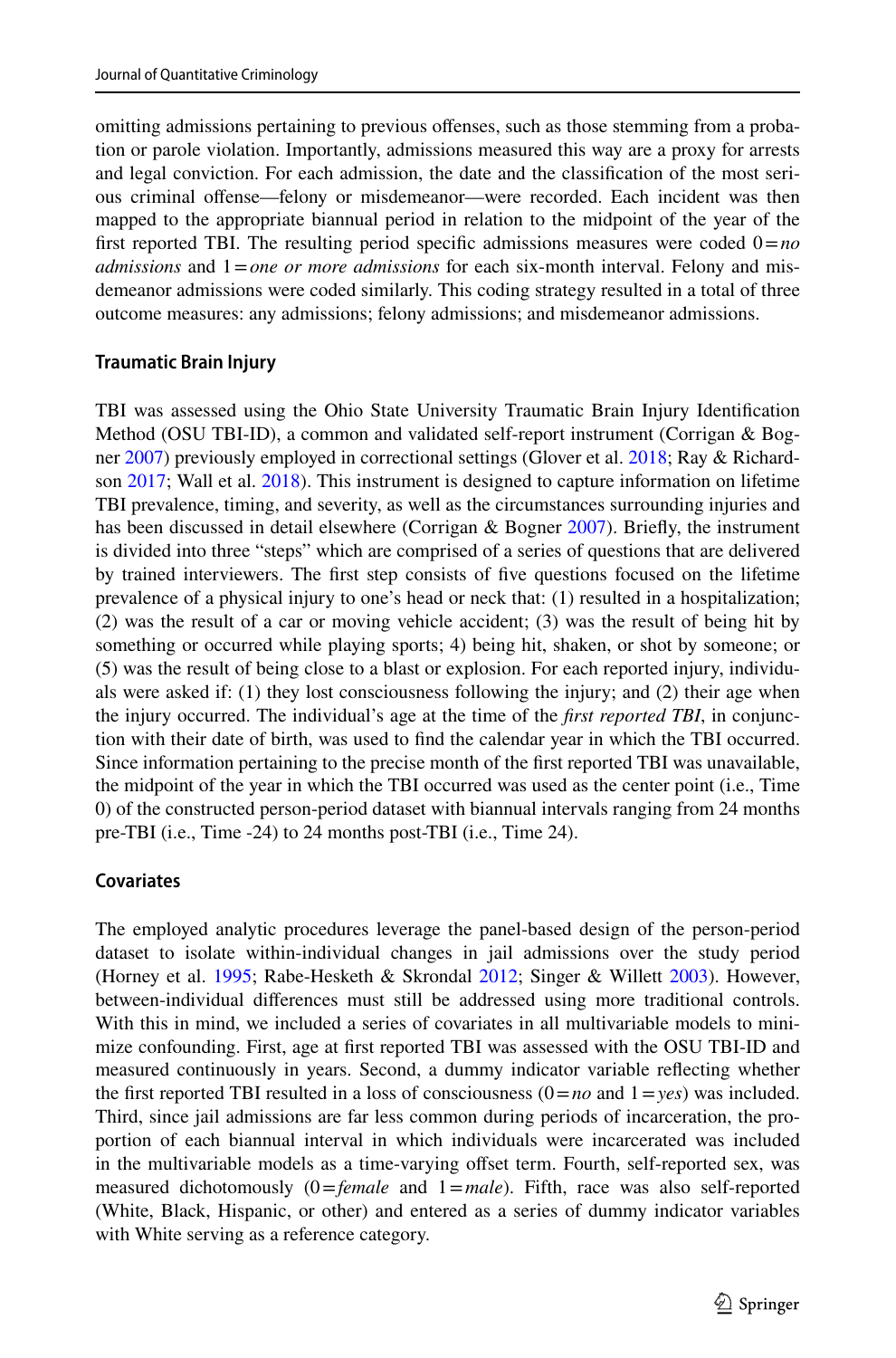### **Plan Of Analysis**

#### **Generalized Additive Models**

The adjusted probability of jail admissions across the study period was examined using specialized class of generalized additive models (GAMs) (Wood, [2003](#page-22-16), [2017\)](#page-23-1). This approach, an extension of generalized linear models (GLMs), is recommended in situations where the functional form of an association is unknown and allows for the introduction of nonparametric covariates. This seems reasonable for the current study, as the primary research objectives are centered around examining changes in jail admissions before, around the time of, and after TBI. Since GAMs make no underlying assumptions regarding the functional form of an association, they appear well-suited for this application.

GAMs replace traditional parametric predictors (i.e., fixed effects) with summed smooth functions adjusted for the other covariates included in the model. To better illustrate, a traditional GLM with a logistic link function can be reformulated as a GAM

<span id="page-7-0"></span>
$$
\log\left(\frac{p_i}{1-p_i}\right) = \eta_i + X_i^* \theta + f(x_i)
$$
 (1)

where  $p_i$  is the probability of a jail admission,  $\eta_i$  is the intercept, and *X* is a vector of parametric covariates with accompanying parameters  $\theta$ . The addition of the  $f(x_i)$  function is what differentiates a GAM from a GLM, as GLM applies a linear function and then simplifies  $f(x_i)$  as  $x_i$ . Alternatively, a GAM replaces this linear function with a nonparametric function that is commonly referred to as a smoother or smoothing spline (for a more detailed overview, see chapters 5 and 6 in Wood [2017\)](#page-23-1). For the current study, we make use of thin plate regression splines, which directly address limitations of other approaches (e.g., restricted cubic splines) and have been described as "something of an ideal smoother" (Wood [2017,](#page-23-1) p. 216). Nonparametric smooth functions do not produce traditional regression coefficients in the way that linear functions (i.e., GLMs) do, rather the coefficients are "absorbed into the function itself" (Berk et al. [2010](#page-20-9), p. 198). For this reason, results from nonparametric covariates are typically presented graphically as predicted values, but parametric covariates can be presented in a more traditional manner as fixed effects.

The traditional GAM framework can accommodate panel data by extending Eq. [1](#page-7-0) into a generalized additive mixed model (GAMM)

<span id="page-7-1"></span>
$$
\log\left(\frac{p_{it}}{1-p_{it}}\right) = \eta_i + X_{it}^* \theta + f(x_{it})
$$
\n(2)

such that  $p_{it}$  is the probability of a jail admission for person *i* at time *t*, and the parametric parameters,  $\theta$ , are now essentially akin to fixed effects. Importantly,  $\eta_i$  is a random intercept, which results in efficient standard errors. Equation [2](#page-7-1) is well-suited to examine the probability of jail admission both before and after the first reported TBI

<span id="page-7-2"></span>
$$
\log\left(\frac{p_{it}}{1-p_{it}}\right) = \eta_i + X_{it}^* \theta + f\left(\text{TIME}_{it}\right)
$$
\n(3)

where TIME represents the number of study intervals before or after the first reported TBI and centered at the midpoint of the year in which the first TBI was reported and entered into the equation as a nonparametric smoothing function, *f* . The results provide an estimate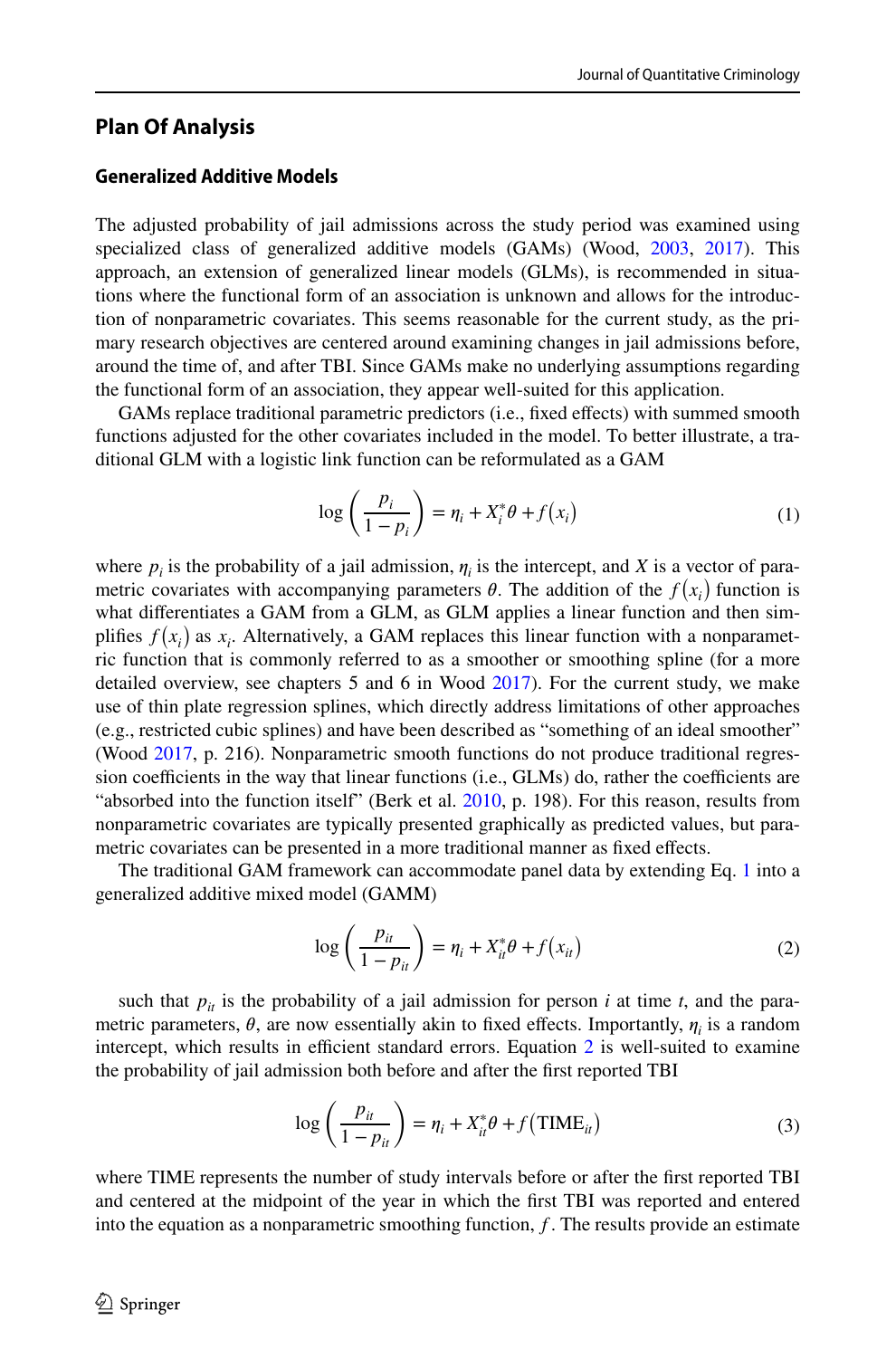of the predicted probability of jail admission, adjusted for all included covariates, for each study interval. A total of seven sets of models were estimated.

First, two sets of baseline models were estimated. In the first set, time was modeled as a parametric covariate (akin to a fixed effect), to demonstrate general changes in jail admissions across the study period. This step of the analysis is aimed to provide a direct point of comparison for prior research examining the association between TBI and criminal justice contact, as this analytic approach has been frequently employed in previous studies (see for example Schwartz [2019](#page-22-2)). Second, using Eq. [3,](#page-7-2) time was entered as a nonparametric smoothing spline to more closely examine fluctuations in the probability of jail admission from one study interval to the next. In line with general recommendations for the presentation of GAMM findings (Berk et al. [2010;](#page-20-9) Wood [2003](#page-22-16), [2017\)](#page-23-1), the results for the *TIME* coefficient (as specified in Eq. [3](#page-7-2)) are presented as predicted probabilities along with accompanying 95% confidence intervals for each study interval. Importantly, the resulting predicted probabilities were adjusted for all included covariates. Unlike the nonparametric parameters, parametric parameters (i.e.,  $\theta$  in Eq. [3\)](#page-7-2) can be presented as traditional coefficients and interpreted the same way as fixed effects. Since the parametric covariates are largely included the estimated models as statistical controls, the accompanying results are presented in the accompanying supplemental material, while the results from the parametric covariates are presented graphically below. The script used to estimate all study models as well as the coefficients and accompanying inferential statistics for all parametric covariates are also presented in the accompanying supplemental material. All multivariable models were estimated with all covariates in *R* version 3.6.1 (R Core Team [2019\)](#page-21-14) using packages mgcv version 1.8.31 (Wood [2017\)](#page-23-1) and nlme version 3.1.145 (Pinheiro et al. [2020](#page-21-15)).

#### **Discontinuity around The Time of Injury**

While GAMs are extremely flexible and assume no functional form regarding the examined association, it is possible that more extreme changes may occur around the time of TBI, a possibility that is further exacerbated by the fact that the precise month in which the first reported TBI occurred was unknown. In order to better address this possibility, the next set of models allowed for discontinuity around the time of injury and was modeled as

<span id="page-8-0"></span>
$$
\log\left(\frac{p_{it}}{1-p_{it}}\right) = \eta_i + X_{it}^* \theta + d_{it} \beta + f_1 \left(\text{TIME}_{it}\right) + f_2 \left(\text{TIME}_{it} \times d_{it}\right) \tag{4}
$$

where  $d_{it}$  is a nominal variable coded 1 for the 18 months comprising the pre-TBI time period, 2 for the 12 months immediately surrounding the TBI, and 3 for the 18 months comprising the post-TBI time period. Discontinuity was modeled as the interaction term,  $f_2(TIME_{it} \times d_{it})$ , which allows for the estimation of separate smooth functions for each level of  $d_i$ .

#### **Introduction of a Comparison Group**

The next step of the analysis involved the incorporation of a comparison group that did not sustain a TBI during the entire study period. In an effort to retain as many cases as possible in the comparison group, a traditional matching procedure was substituted with entropy balancing, a specialized weighting procedure that is considered "doubly robust," as it allows for the calculation of a more traditional propensity score but also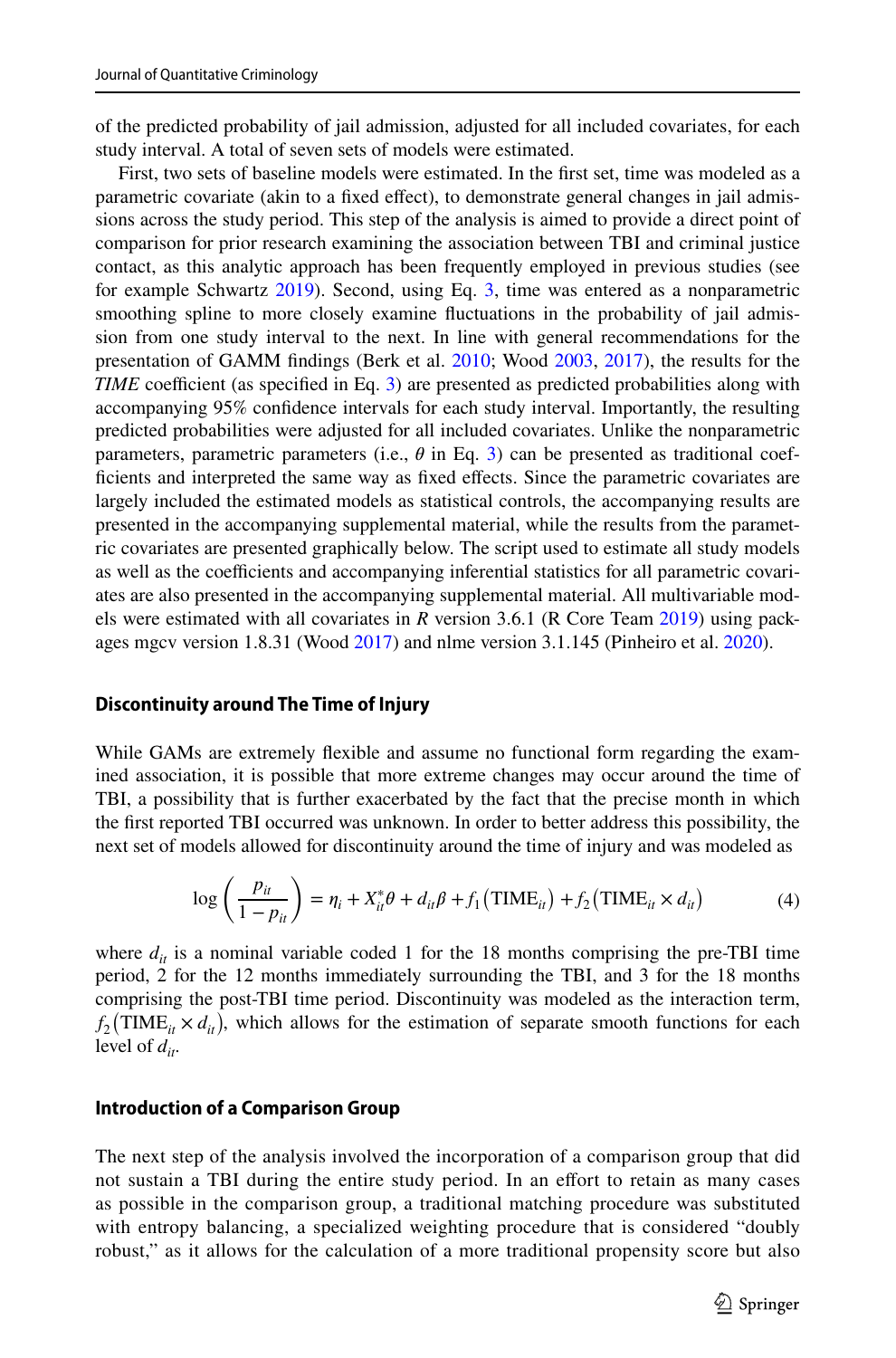further refines these scores via covariate balancing (Zhao & Percival  $2017$ ). Like any other weighting procedure, entropy balancing begins with an average treatment on the treated (ATT) procedure in which the comparison group is weighted to match the treatment group across the primary variables of interest. Since all members of the treatment group (i.e., the TBI group) had sustained a TBI, they received a weight of 1. The resulting weights for the comparison group are then adjusted for relevant covariates. Simulations have revealed that entropy balancing has been found to outperform alternative weighting methods, such as propensity score modeling (Zhao & Percival [2017\)](#page-23-2). The covariates included in the balancing procedures were selected based on theoretical relevance as well as mean comparison and  $X^2$  tests. More information, including a list of included covariates and the results of the balancing procedures, are provided in the accompanying supplemental materials (Table S1). The probability of jail admission across the TBI and comparison groups was estimated as

<span id="page-9-0"></span>
$$
\log\left(\frac{p_{it}}{1-p_{it}}\right) = \eta_i + X_{it}^* \theta + TBI_i \beta + f_1(TIME_{it}) + f_2(TIME_{it} \times TBI_i)
$$
(5)

where  $TBI_i$  is a binary indicator that differentiates between those in the TBI (1) and comparison (0) groups. To maintain balance between the two groups, the entropy weight was included in the model as a parametric covariate. In addition, since the comparison group did not sustain a TBI, the loss of consciousness measure was constant and therefore excluded from the equation.

#### **Supplemental Analyses**

In order to examine the robustness of the findings from the primary analysis, three additional sets of GAMMs were estimated. More specifically, these models were aimed at addressing the extent that any observed association between TBI timing and jail admission is moderated by additional sources of influence. First, to more directly compare the probability of jail admission before and after TBI across sex, Eq. 3 was respecified as

<span id="page-9-1"></span>
$$
\log\left(\frac{p_{it}}{1-p_{it}}\right) = \eta_i + X_{it}^* \theta + \text{SEX}_i \beta + f_1(\text{TIME}_{it}) + f_2(\text{TIME}_{it} \times \text{SEX}_i)
$$
(6)

which includes the interaction term,  $f(\text{TIME}_{it} \times \text{SEX}_{it})$ , allowing for the estimated smooth function to vary across sex and resulting in separate trajectories for males and females. Second, it is also possible to allow the nonparametric time term to vary across whether the first reported TBI resulted in a loss of consciousness

<span id="page-9-2"></span>
$$
\log\left(\frac{p_{it}}{1-p_{it}}\right) = \eta_i + X_{it}^* \theta + LOC_i \beta + f_1 \left(\text{TIME}_{it}\right) + f_2 \left(\text{TIME}_{it} \times LOC_i\right) \tag{7}
$$

where *LOC* is a dummy indicator coded 1 if the first reported TBI resulted in a loss of consciousness and 0 otherwise. Third, it is possible that systematic changes in jail admission across the study period may be due to maturation processes (Rocque, [2015](#page-22-17)) or aging more broadly. To examine this possibility, the final estimated equation can be expressed as

<span id="page-9-3"></span>
$$
\log\left(\frac{p_{it}}{1-p_{it}}\right) = \eta_i + X_{it}^* \theta + AGE_i \beta + f_1(TIME_{it}) + f_2(TIME_{it} \times AGE_i)
$$
(8)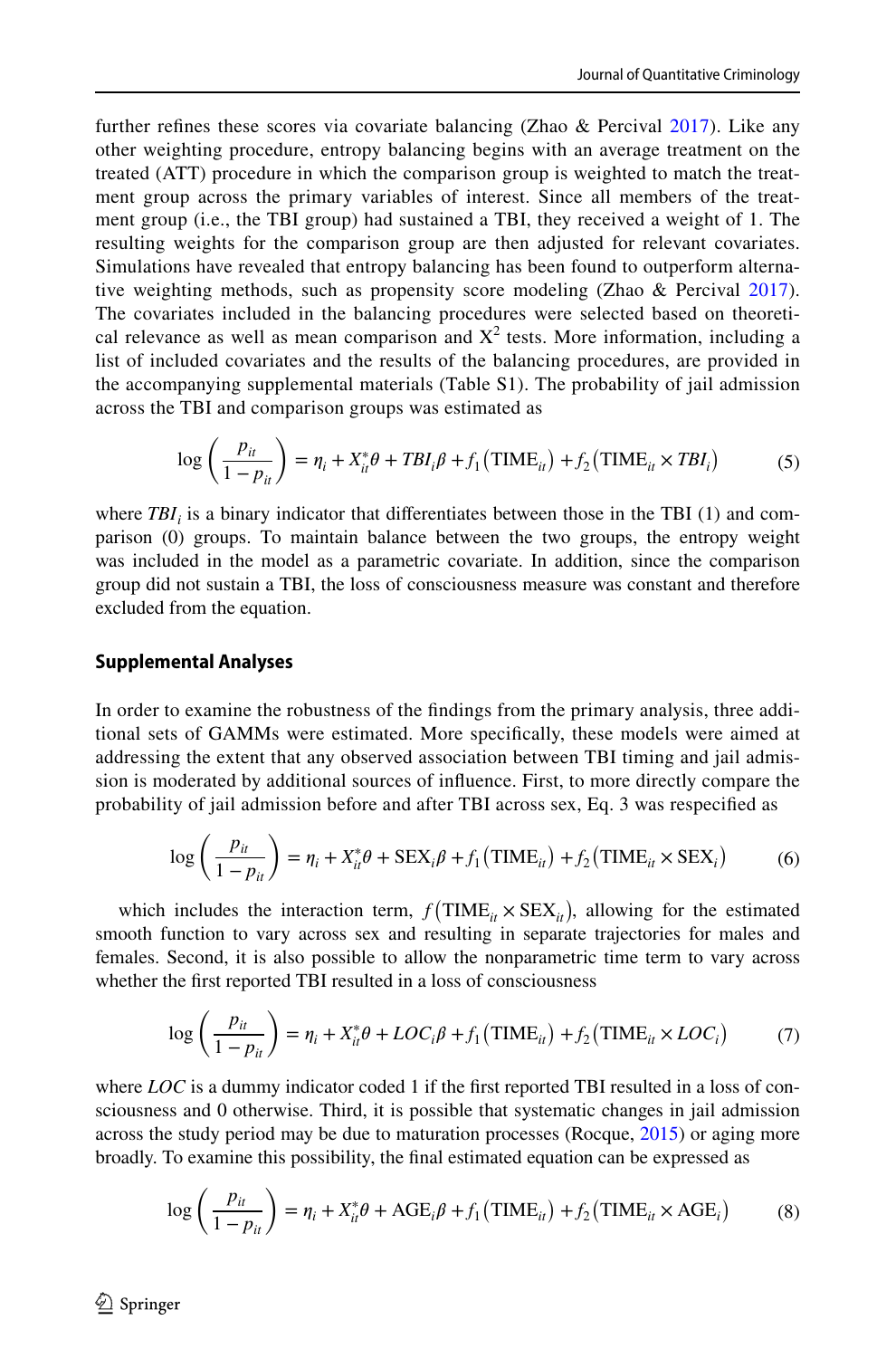where AGE<sub>i</sub> represents the age at which the first TBI was reported. Age was entered as a continuous covariate, allowing for a closer examination of possible changes in the probability of jail admission across study intervals and the entire range of ages observed.

# **Results**

#### **Preliminary Analyses**

Table [1](#page-10-0) presents the means, standard deviations, percentages, and case counts of all study measures. The final subset of the cohort consisted of more males (66.85%) than females (33.15%) and a majority identified as White (57.63%). The sample was approximately 32 years old at the time of their first reported TBI  $(M=32.27, SD=9.57)$ , approximately 70% (70.06%) experienced a loss of consciousness following their first reported TBI, and experienced approximately two additional TBIs following their first  $(M=2.29, SD=0.51)$ . Over 60% (61.39%) of the sample experienced at least one jail admission during the 48-month study period, with 33.90% experiencing one or more felony admissions, 48.59% experiencing at least one misdemeanor admission. The sample spent the vast majority of each biannual study interval in the community, with an average of only  $3\%$  ( $M = 0.03$ , *SD* = 0.10) of each interval incarcerated.

Panel A of Fig. [1](#page-11-0) presents jail admission prevalence across all eight study periods. For all jail admissions (one to six months post injury,  $21.66\%$ ;  $95\%$   $CI = 18.36\%$ ,  $25.37\%$ )

| Variables                               | Percentage or mean | n   |
|-----------------------------------------|--------------------|-----|
| Admission prevalence, %                 |                    |     |
| Any                                     | 61.39              | 326 |
| Felony                                  | 33.90              | 180 |
| Misdemeanor                             | 48.59              | 258 |
| Characteristic of Injury                |                    |     |
| Age at time of injury, mean (SD), y     | 32.27 (9.57)       |     |
| Loss of consciousness, %                | 70.06              | 372 |
| Participant characteristics, mean (SD)  |                    |     |
| Percentage of study period incarcerated | 0.03(0.10)         |     |
| Sex, $%$                                |                    |     |
| Male                                    | 66.85              | 355 |
| Female                                  | 33.15              | 176 |
| Race, %                                 |                    |     |
| White                                   | 57.63              | 306 |
| <b>Black</b>                            | 29.76              | 158 |
| Hispanic                                | 4.52               | 24  |
| Other                                   | 8.10               | 43  |
|                                         |                    |     |

<span id="page-10-0"></span>**Table 1** Injury and participant characteristics

Proportion of six-month study interval incarcerated was calculated by dividing the number of days incarcerated by the total number of days in each six-month study interval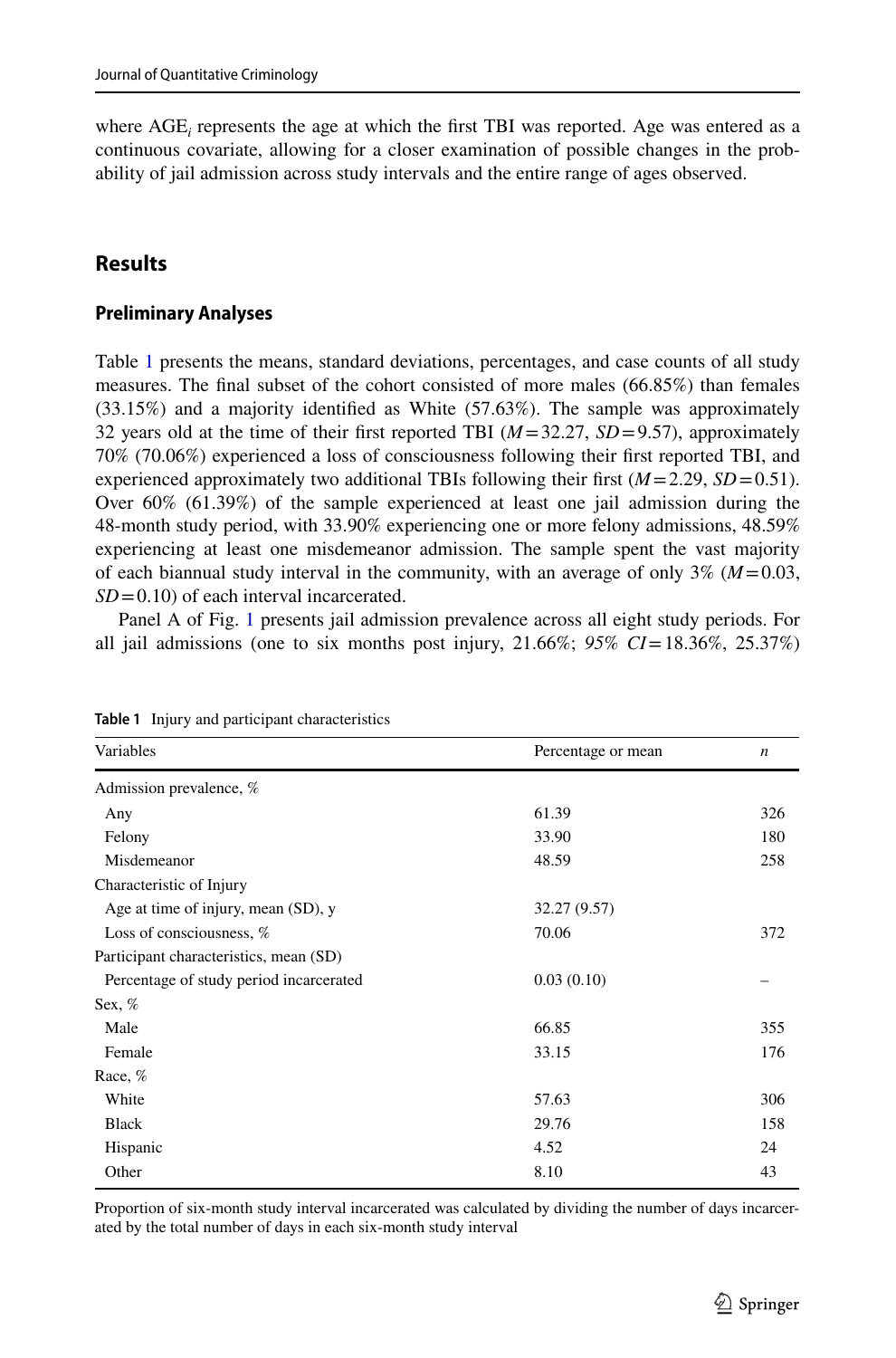

<span id="page-11-0"></span>**Fig. 1** Changes in Jail Admissions over the Study Period and Comparisons of Admissions Before and After Traumatic Brain Injury. **a**, The moving proportion of cases that experienced a jail admission for each 6-month study interval. **b**, The proportion of cases that experienced jail admissions before and after the midpoint of the year in which the first TBI was reported. Error bars represent accompanying 95% confidence intervals.  $N = 531$  ( $N_{\text{Person-Periods}} = 4,248$ )

and misdemeanor admissions (one to six months post injury, 15.44%; 95% CI=12.61%, 18.77%), prevalence peaks within the 12 months in which the first TBI occurs, with a slight increase prior to the year of the first TBI, decreases slightly following TBI, and then levels off in the 18 months post-TBI. For felony admissions, prevalence increased slightly leading up to the year surrounding the first TBI, decreased during the injury period (one to six months post TBI,  $6.78\%$ ;  $95\%$   $CI = 4.93\%, 9.26\%$ ), and continued to increase post-TBI, peaking 13 to 18 months later  $(9.42\%; 95\% \text{ CI} = 7.21\%, 12.21\%).$  The proportion of all  $(X^2[7] = 34.93, P < 0.001$ , felony  $(X^2[7] = 27.36, P < 0.001$ ), and misdemeanor admissions  $(X^2[7] = 18.10, P = 0.012)$  significantly varied across all eight study periods.

Panel B of Fig. [1](#page-11-0) presents the prevalence of jail admissions before and after the midpoint of the year of the first reported TBI. 39.36% of the sample experienced a jail admission before the midpoint compared to 53.48% post-TBI, a  $35.87\%$  increase (X<sup>2</sup>[1] = 96.71,  $P < 0.001$ ). 17.33% experienced a felony admission pre-TBI compared to 25.99% post-TBI, a  $49.97\%$  increase  $(X^2[1] = 46.53, P < 0.001)$ . 27.12% individuals experienced a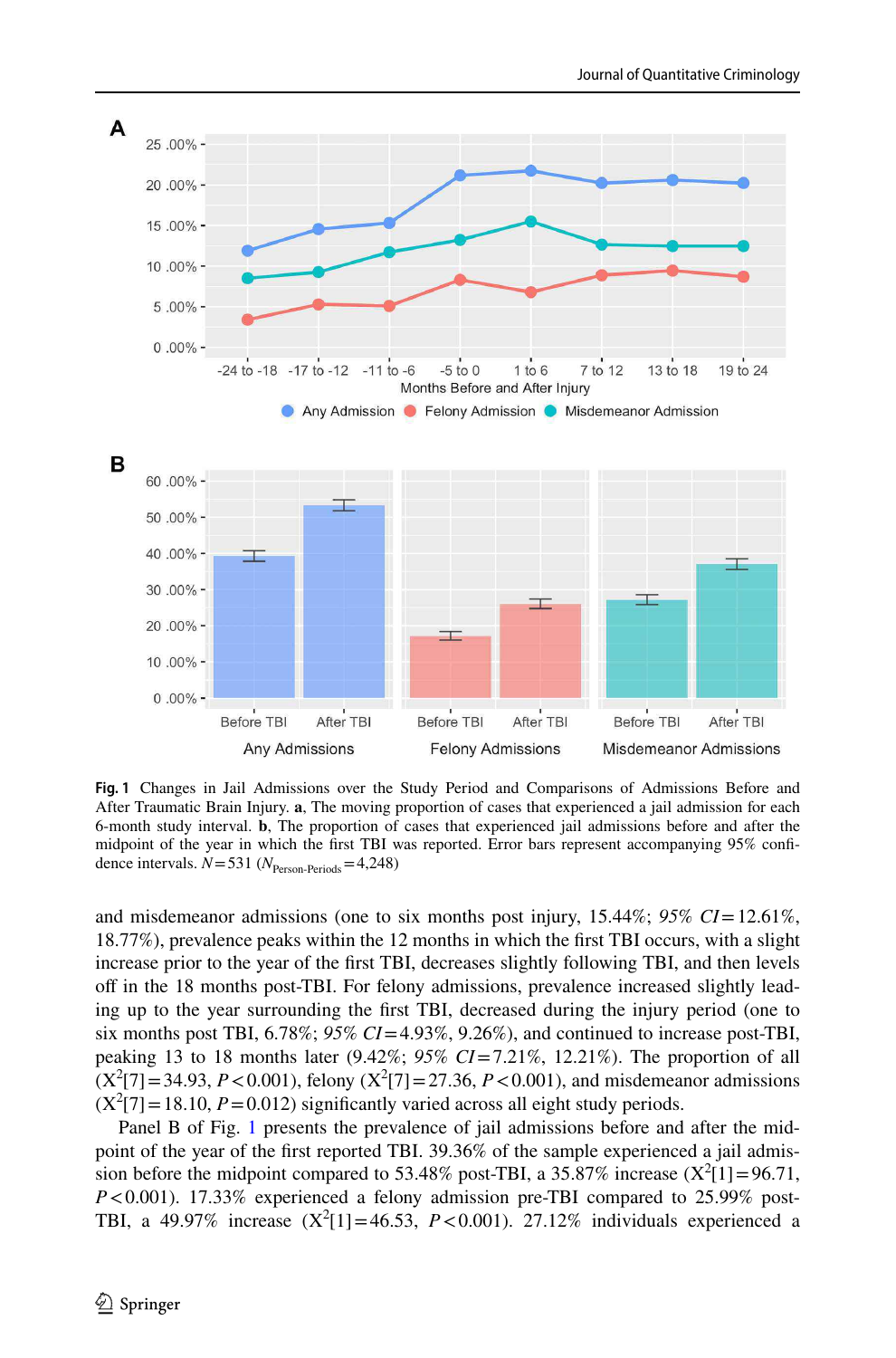misdemeanor admission, compared to 37.29% post-TBI, a 37.50% increase  $(X^2[1] = 37.42$ , *P* < 0.001). Thus, all examined admissions significantly increased post-TBI.

#### **Adjusted Probability of Jail Admissions Before and After TBI**

The next step of the analysis involved the estimation of a mixed GLM to examine general changes in jail admissions across the study period, with the results presented in Table [2.](#page-12-0) The results revealed that as time progresses toward first TBI, the odds of any jail admission significantly increased, where the probability of any jail admission increased by  $9.3\%$  (*OR* = 1.093;  $95\%$  *CI* = 1.054, 1.133), felony admissions increased by 13.5% (*OR* = 1.135; *95% CI* = 1.075, 1.198), and misdemeanor admissions increased by 5.9% (*OR* = 1.059; *95% CI* = 1.015, 1.105) from one interval to the next. These findings demonstrate the limited information that may be gleaned from traditional GLM models and why previous studies that employ such analytic approaches are unable to provide a detailed understanding of the timing of changes in the probability of jail admissions in relation to sustaining a TBI. More specifically, these results reveal that the probability of admissions increases across the study period but they do not provide sufficient detail to determine *when* the detected increases in the probability of jail admissions occur in relation to the timing of TBI.

| Variable                           | Admissions           |                       |                            |  |
|------------------------------------|----------------------|-----------------------|----------------------------|--|
|                                    | Any<br>OR (95% CI)   | Felony<br>OR (95% CI) | Misdemeanor<br>OR (95% CI) |  |
|                                    |                      |                       |                            |  |
| Age at time of injury              | 1.014(1.002; 1.026)  | 1.011 (0.996; 1.026)  | 1.018 (1.004; 1.032)       |  |
| Loss of consciousness              |                      |                       |                            |  |
| No                                 | 1 [Reference]        | 1 [Reference]         | 1 [Reference]              |  |
| Yes                                | 1.415 (1.088; 1.840) | 1.556(1.103; 2.192)   | 1.232(0.915; 1.660)        |  |
| Proportion of days<br>incarcerated | $1$ [Offset]         | $1$ [Offset]          | 1 [Offset]                 |  |
| <b>Sex</b>                         |                      |                       |                            |  |
| Male                               | 1 [Reference]        | 1 [Reference]         | 1 [Reference]              |  |
| Female                             | 0.891(0.693; 1.145)  | 0.734(0.529; 1.018)   | 0.974(0.732; 1.295)        |  |
| Race                               |                      |                       |                            |  |
| White                              | 1 [Reference]        | 1 [Reference]         | 1 [Reference]              |  |
| <b>Black</b>                       | 1.773 (1.371; 2.294) | 1.419 (1.027; 1.960)  | 1.788 (1.336; 2.392)       |  |
| Hispanic                           | 1.467 (0.841; 2.559) | 1.405(0.705; 2.801)   | 1.344 (0.706; 2.559)       |  |
| Other                              | 1.277 (0.814; 1.966) | 1.181(0.676; 2.064)   | 1.444 (0.877; 2.377)       |  |
| Intercept                          | 0.052(0.021; 0.090)  | 0.017(0.009; 0.034)   | 0.033(0.018; 0.060)        |  |

<span id="page-12-0"></span>**Table 2** Multivariable mixed effects regression analysis of jail admission on traumatic brain injury timing

Time variable centered at the midpoint of the year in which first traumatic brain injury was reported. The proportion of days in each 6-month study interval was included in the estimated model as an offset term.  $N = 531 (N_{\text{Person-Periods}} = 4,248)$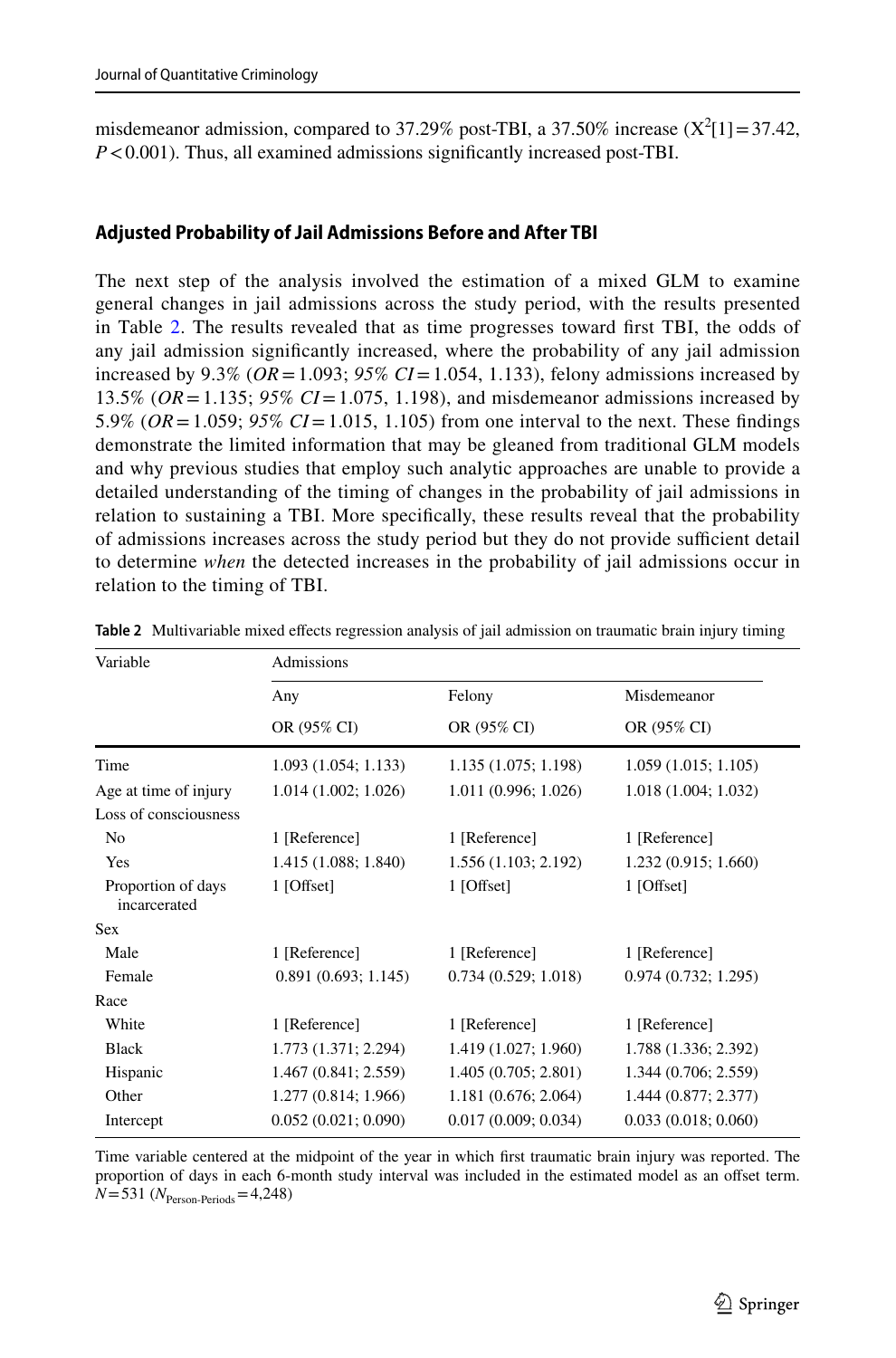

<span id="page-13-0"></span>**Fig. 2** Generalized Additive Mixed Models Examining the Probability of Jail Admission Before and After Traumatic Brain Injury. Solid lines represent the predicted probability of admission for each 6-month study interval. Shaded confidence bands represent the accompanying 95% confidence intervals for each predicted value. All probabilities were adjusted for all study covariates. The solid red line represents the midpoint of the year in which the first TBI was reported (i.e., Time 0) and the accompanying dashed lines represent the surrounding 12 months (six before and six after). Accompanying coefficients are presented in the online supplemental material. **a**, predicted probabilities of any admission. **b**, predicted probabilities of felony admissions. **c**, predicted probabilities of misdemeanor admissions.  $N = 531$  ( $N_{\text{Person-Periods}} = 4,248$ )

The next step of the analysis involved the estimation of a series of GAMMs using Eq. [3](#page-7-2) to examine changes in jail admissions across the study period. The predicted probabilities of jail admission estimated from the smooth function of the time measure as described above, along with the accompanying 95% confidence intervals, across the study period (adjusted for all model covariates) is presented in Fig. [2](#page-13-0), with accompanying coefficients for all parametric covariates presented in the supplemental material (Table S2). In each panel, the midpoint of the year in which the first TBI was reported is denoted using a solid red line (i.e., Time 0) and the six months before (i.e., Time -5 through Time 0) and the six months after (i.e., Times 1 through Time 6) the injury are denoted using dashed black lines to better represent the pre- and post-TBI periods. Panel A of the figure presents the predicted probability of any admission across the study period. The probability of any admission increased steadily leading up to the TBI, continued to increase in the year surrounding the injury, and leveled off post-TBI. However, *the probability of admission never returned to pre-TBI levels*. Panel B presents the probability of a felony admission, which was more linear, with increases leading up to the injury period and continuing to increase post injury. Finally, Panel C presents the probability of a misdemeanor admission, the pattern of which resembles the any admission trajectory but flatter.

#### **Discontinuity Around The Time of Injury**

The next step of the analysis re-estimated the previous GAMMs but used Eq. [4](#page-8-0) to allow for discontinuity in the predicted probability of admission to better account for more extreme changes before, during, and after the injury period. The results from the discontinuity models are presented in Fig. [3](#page-14-0), with the accompanying coefficients presented in the supplemental material (Table S3). Panel A presents the probability of any admission during the study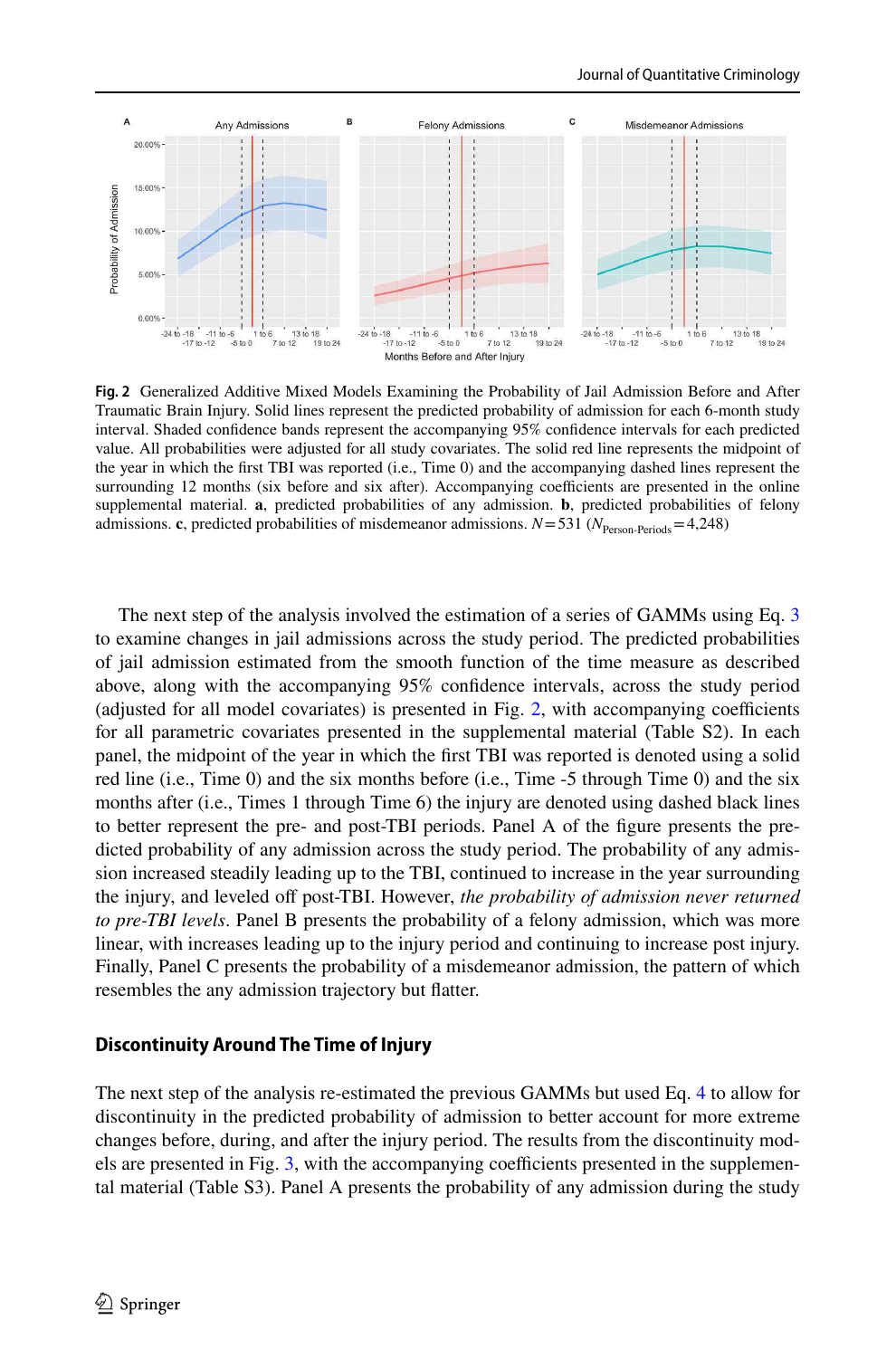

<span id="page-14-0"></span>**Fig. 3** Generalized Additive Mixed Models Examining the Probability of Jail Admission with Discontinuity Before and After Traumatic Brain Injury. Solid lines represent the predicted probability of admission for each 6-month study interval. Shaded confidence bands represent the accompanying 95% confidence intervals for each predicted value. All probabilities were adjusted for all study covariates. The solid red line represents the midpoint of the year in which the first TBI was reported (i.e., Time 0) and the accompanying dashed lines represent the surrounding 12 months (six before and six after). Accompanying coefficients are presented in the online supplemental material. **a**, predicted probabilities of any admission. **b**, predicted probabilities of felony admissions. **c**, predicted probabilities of misdemeanor admissions. *N* = 531  $(N_{\text{Person-Periods}} = 4,248)$ 

period, and once again, the probability increased slightly leading up to TBI, increased more dramatically in the 12 months surrounding the injury, and then leveled off, but continued to increase post injury. The probability of a felony admission is presented in Panel B and displayed a similar pattern in which the probability of a felony admission increased slightly leading up to the study period and then increased further but remained stable during the 12 months surrounding the injury before continuing to slightly increase post injury. Finally, the probability of misdemeanor admissions is presented in Panel C. The overall trajectory for misdemeanor admissions largely resembled the pattern for any admissions but demonstrated a more consistent probability of admission post-injury. Once again, for all three types of jail admissions, the probability of admission post-TBI never returned to pre-TBI levels.

#### **Patterns across Comparison Groups**

The results from GAMMs that fit Eq. [5](#page-9-0) are presented in Fig. [4,](#page-15-0) with accompanying coefficients presented in the supplemental material (Table S4). The probability of any, felony, and misdemeanor jail admissions across the study period for the TBI group mirrors the results from previous models. Alternatively, the pattern for the comparison group (i.e., those who have not sustained a TBI) across all three examined outcomes appears to be virtually flat and does not covary with the midpoint of the study period in any systematic way.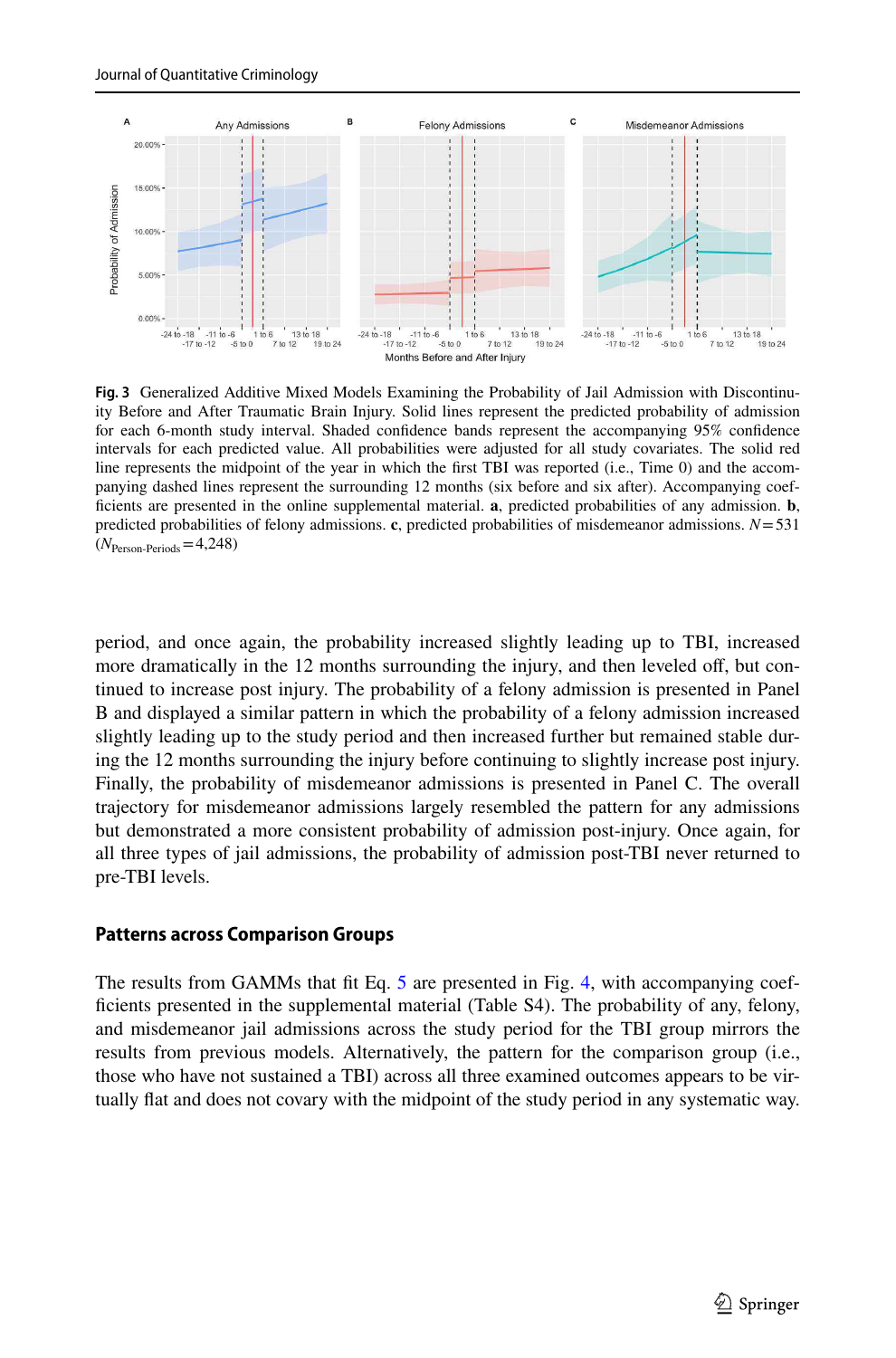

<span id="page-15-0"></span>**Fig. 4** Generalized Additive Mixed Models Comparing the Probability of Jail Admission for the TBI and Comparison Groups. Solid lines represent the predicted probability of admission for each 6-month study interval. Shaded confidence bands represent the accompanying 95% confidence intervals for each predicted value. All probabilities were adjusted for all study covariates. The solid red line represents the midpoint of the year in which the first TBI was reported (i.e., Time 0) and the accompanying dashed lines represent the surrounding 12 months (six before and six after). Accompanying coefficients are presented in the online supplemental material. Shaded regions represent predicted probabilities in which the accompanying 95% confidence intervals do not overlap for the two examined groups. **a**, predicted probabilities of any admission by loss of consciousness. **b**, predicted probabilities of felony admissions by loss of consciousness. **c**, predicted probabilities of misdemeanor admissions by loss of consciousness.  $N = 1,623$  ( $N_{\text{Person-Periods}} = 12,984$ )

This is an important finding, as a more general process, such as maturation or aging more broadly, would be expected to produce a pattern that resembles that observed in the TBI group, as such processes would be expected to impact both groups in equal measure. The relatively flat trajectories observed in the comparison group provides evidence that there is something unique about the TBI group and the time period examined, providing greater confidence in the results observed in the previous models.

#### **Supplemental Moderation Analyses**

In order to further examine the robustness of the findings presented in the main analysis, and examine the extent to which such findings are potentially moderated by other sources of influence, three additional supplemental analyses were estimated. The results of the supplemental analyses are presented in the accompanying supplemental material. First, Eq. [6](#page-9-1) was used to examine sex differences in the probability of jail admissions across the study period. The results are presented in Figure S1, with the accompanying coefficients presented in Table S5. Panel A presents the probability of any jail admission for males (solid blue line) and females (dashed gray line). As can be seen in the Figure, the predicted probabilities for each biannual interval do not significantly vary across sex (as evidenced by the overlapping 95% confidence intervals). A similar pattern was observed for both felony (Panel B) and misdemeanor admissions (Panel C), with nonsignificant differences in trajectories for males and females. Second, Eq. [7](#page-9-2) was used to examine the extent to which the findings from the primary analysis are moderated the severity of injury. The results are presented in Figure S2 with the accompanying coefficients presented in Table S6. Panel A displays the probability of any jail admission across the study period for those who did (i.e., dashed gray line) and those who did not (i.e., solid blue line) experience a loss of consciousness with the first reported TBI. The two trajectories begin to significantly deviate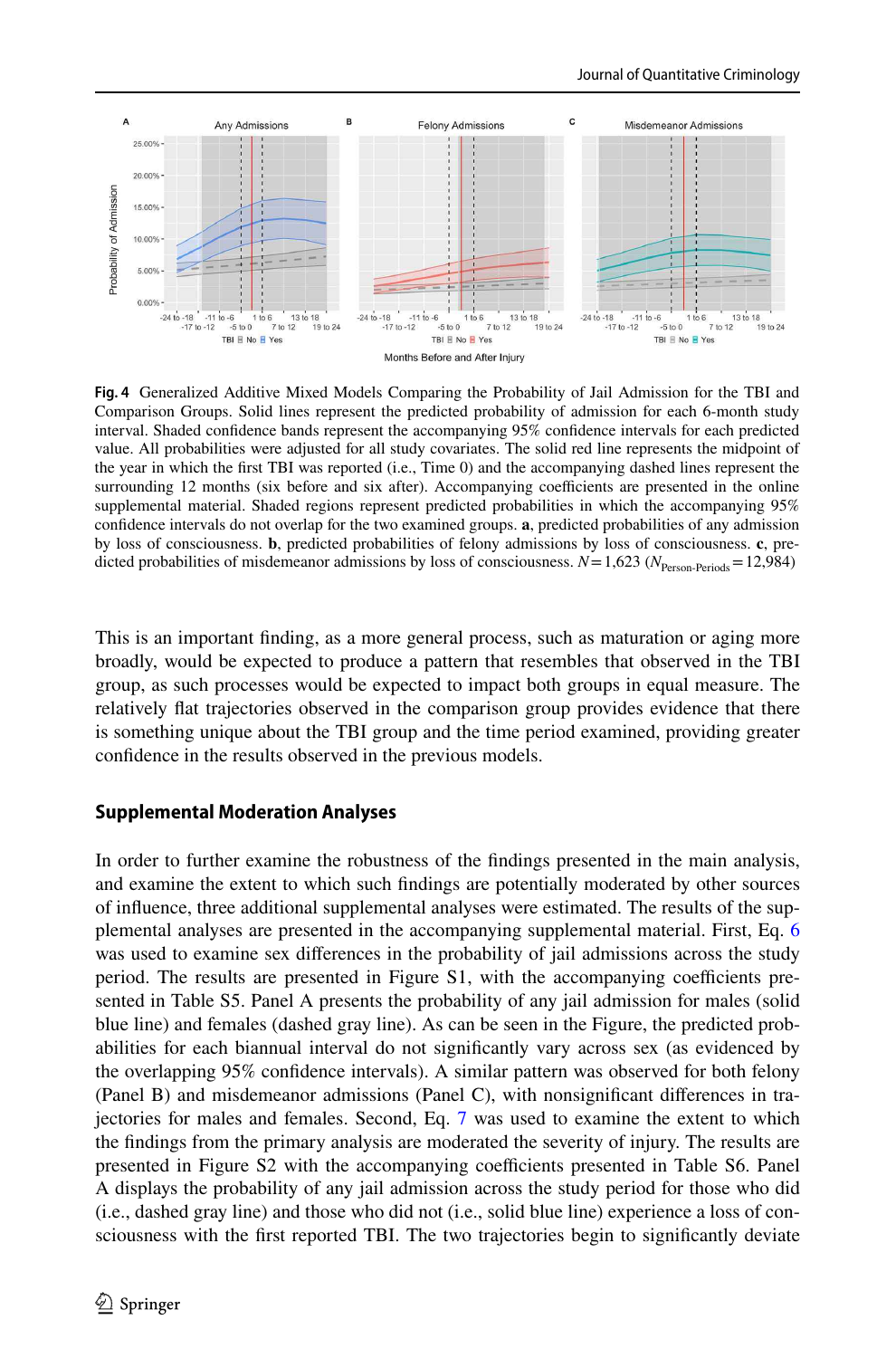during the 12 months surrounding the study period and in the months that immediately follow, wherein those individuals who experienced a loss of consciousness display a significantly greater probability of admission relative to those who did not experience a loss of consciousness (highlighted in the shaded region of the figure). Importantly, however, the probability of admission eventually converges in the post injury period. A similar pattern can be observed for felony admissions and is presented in Panel B. Finally, the probability of a misdemeanor admission for both groups are presented in Panel C. As can be seen, the two trajectories do not significantly diverge, with both groups displaying similar patterns of misdemeanor admissions across the study period.

Third, to examine the extent to which the examined findings are moderated by more general age-based pattern, the final set of supplemental models were fit a model using Eq. [8.](#page-9-3) Since the age that participants first sustained a TBI ranges between 21 and 67 years, the total grid surface examined consisted of 47 age groups and eight time intervals. The results are presented as three-dimensional surface plots in the supplemental material (Figures S3-S5), with the accompanying parametric coefficients presented in Table S7. The surface plots present the study intervals across the x-axis, the age at which the first TBI was reported on the y-axis, and the probability of jail admission on the z-axis. As can be seen in the figures, the observed trajectory of jail admissions modestly increases as the first TBI age increases, but such increases appear to be nonsignificant<sup>[6](#page-16-0)</sup>.

### **Discussion**

Previous research has examined the prevalence of TBI among incarcerated populations (Farrer et al. [2013;](#page-20-10) Farrer & Hedges [2011;](#page-20-1) Shiroma et al. [2010](#page-22-1)) and future criminal justice contact for those who have previously sustained a TBI, pointing to TBI as a causal influence on subsequent criminal justice system contact. However, there is substantial evidence suggesting that TBI may also be a consequence of criminal justice involvement (Fahmy et al. [2020](#page-20-5); Jennings et al. [2012\)](#page-21-9) and/or underlying criminal propensities or lifestyle factors (Dean et al. [1996](#page-20-4); Pratt & Turanovic [2016](#page-21-7); Schreck [1999](#page-22-18); Wright et al. [2001\)](#page-23-0). Despite these observations, previous studies have yet to thoroughly examine the timing of changes in jail admissions in relation to sustaining a TBI. The current study addressed this limitation by examining changes in jail admissions before, around the time of, and after sustaining a TBI in a cohort of U.S. adult jail inmates, with the results advancing knowledge in at least three ways.

First, the results of the multivariate GAMMs indicated that the probability of all three forms of jail admission increased leading up to the year of the first reported TBI, providing support for the consequence hypothesis. These findings suggest that incarceration experiences, along with the social, psychological, and physical ramifications that accompany them (Kirk & Wakefield [2018](#page-21-8)), result in an increased probability of sustaining a TBI. Based on the other negative ramifications that stem from both TBI (Dikmen et al. [2009;](#page-20-11) McAllister et al. [1999](#page-21-16); Polito et al. [2010](#page-21-17); Raskin & Rearick [1996;](#page-21-18) Scott et al. [2015\)](#page-22-19) and justice involvement more broadly (Kirk & Wakefield [2018](#page-21-8); Visher et al. [2011](#page-22-10); Western

<span id="page-16-0"></span><sup>&</sup>lt;sup>6</sup> These findings suggest that while the observed association appears to increase with age, a similar pattern was observed across all ages, suggesting that more generic aging processes are not responsible for the examined trajectories of jail admissions.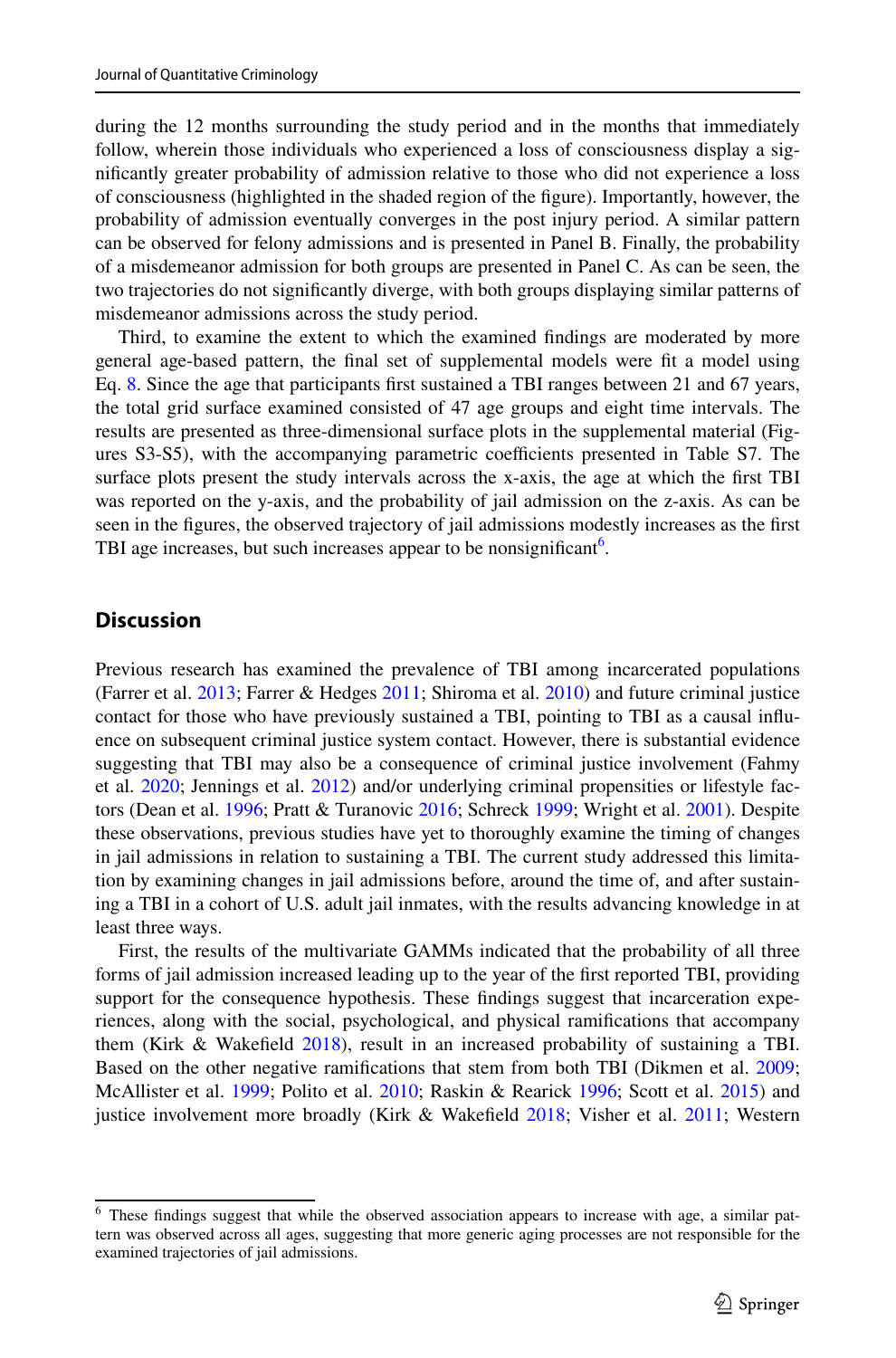et al. [2015](#page-22-11)), this finding has direct implications surrounding reentry and the communitybased delivery of programming and services following incarceration. It is also possible, however, that this finding is an indirect result of one of the limitations of our data. More specifically, our sample is limited to individuals who sustained their first TBI at age 21 or later to obtain complete jail admission data for the full 24-month pre-TBI period. This period of the life course is not inclusive of the age of onset and, instead, is more focused on a segment in which the desistance process may be in full effect, or even complete. Therefore, it is at least possible that probability of detecting jail admissions in the pre-TBI period are artificially inflated, leading to the patterns observed. Future research that better incorporates juvenile justice and criminal justice records would be useful in examining a larger swath of the life course and providing greater insight into this possibility.<sup>[7](#page-17-0)</sup>

With that said, previous studies have demonstrated the importance of the selection and delivery of community based programming in reducing recidivism following incarceration (Visher et al. [2017](#page-22-20); Zhang et al. [2006](#page-23-3)). Sustaining a TBI during this same period may undermine these potential benefits. For example, TBI can impair memory (McAllister et al. [1999](#page-21-16)), increase irritability (Alderman [2003\)](#page-20-12), disrupt sleep, and alter mood (Chaput et al. [2009\)](#page-20-13), all of which may increase the probability of probation or parole violations and future incarceration. Limited research has provided preliminary support for the use of technological aids in addressing some of these consequences (Linden et al. [2016](#page-21-19)), which offers a promising potential application for criminal justice practitioners and service providers. Despite these findings, future research would benefit from exploring these connections in more detail, the extent to which they assist in minimizing the burden of transitioning back to the general population, and how they can be used to address complications that accompany TBI.

Second, the bivariate analyses and GAMMs also provided support for the causal influence hypothesis. More specifically, the results indicated that the probability of any jail admission and misdemeanor admissions increased in the year surrounding the first reported TBI before continuing to increase but leveling off post-TBI. These results indicate that the greatest probability of criminal justice contact is around the time of and post-TBI and never returned to pre-TBI levels. Importantly, the results from the models that included the comparison group solidified this finding, indicating that these patterns were unique to the TBI group and not the result of a larger more generic process impacting both groups. The probability of admission for the comparison group was relatively consistent over the study period. Importantly, the pattern of criminal persistence observed in the TBI group has been documented in previous research examining the association between TBI and criminal behavior (Schwartz [2019](#page-22-2)) and suggests that TBI may disrupt normative desistance processes via the introduction of "acquired neuropsychological deficits." The complications of TBI may also be exacerbated by additional risk factors differentially concentrated within jail populations, such as mental health issues and housing insecurity, further perpetuating criminal persistence.

Felony admissions also increased slightly pre-TBI, continued to increase before remaining stable in the 12 months surrounding the first reported TBI, and then slightly increased further post-TBI, with the greatest probability of admission post-TBI. These findings indicate a potentially lagged impact of TBI on more serious offenses, with the greatest likelihood of jail admissions coming months later. These findings align with previously reported

<span id="page-17-0"></span> $7$  We are grateful to one of the anonymous reviewers for pointing out this possibility.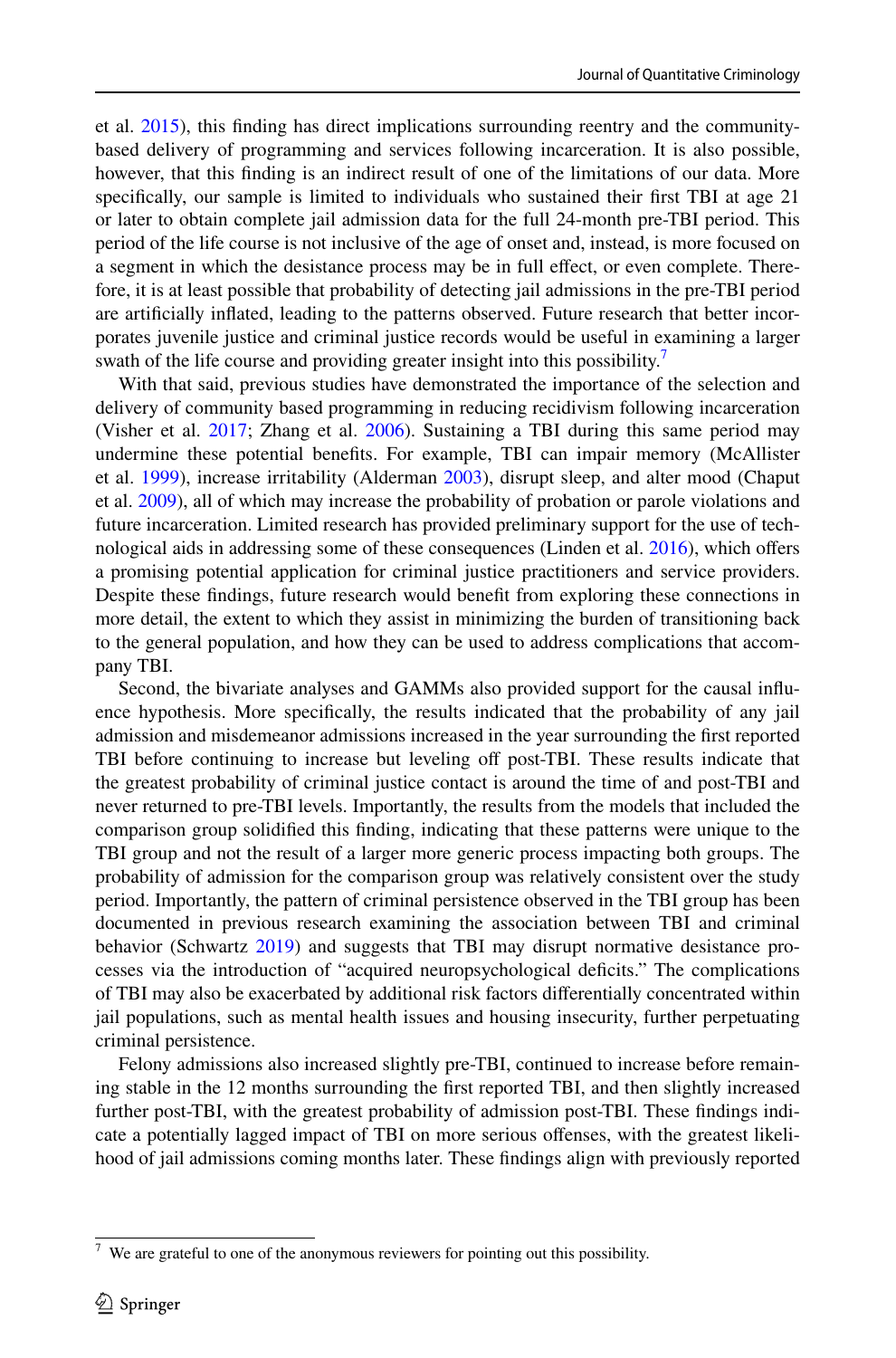increases in aggression and severe behavioral problems following TBI (Dyer et al. [2006;](#page-20-14) Rao et al. [2009\)](#page-21-20), but suggest that such increases may develop more slowly over time. While only speculation, it is possible that this observed delay in more serious behavior problems is ultimately the result of a cascade of other, more immediate symptoms of TBI. For example, previous studies have found that increased levels of depression and poor social functioning within three months of sustaining a TBI were significantly associated with withinindividual increases in verbal and physical aggression 12 months following an injury (Roy et al. [2017\)](#page-22-21). Future research more directly aimed at unpacking this possibility would be beneficial and provide a greater understanding of the long-term implications of sustaining a TBI.

Third, the results of the supplemental analyses revealed that the patterns observed in the primary analyses were not moderated by sex or age. However, individuals that reported loss of consciousness following TBI experienced an increased probability of any and felony admissions, but only in the 12 months surrounding the injury and the following months. These findings suggest that more severe injuries may have a more immediate and dramatic impact on behavioral problems, similar to a dose–response relationship, in which the impact of TBI may be more pronounced with more severe injuries, a finding that directly aligns with previous studies (Schwartz [2019](#page-22-2); Schwartz et al. [2017](#page-22-3)). These findings suggest that injury characteristics are important in better understanding the potential negative outcomes that may accompany TBI and should be investigated more thoroughly in future research.

#### **Limitations and Future Directions**

This study is not without limitations. First, the current study is observational and unable to determine causality with certainty. With that said, the research design employed—examining within-individual changes in official jail admissions before and after the first reported TBI—is the most robust to date, directly addresses limitations of previous studies, and has been found to perform similarly to randomized controlled trials in previous studies (Berk et al. [2010\)](#page-20-9). Second, jail admission information was only available for the county in which data collection was completed, potentially resulting in an under estimation of the examined outcomes stemming from admissions to jails in other counties. A cursory overview of migration patterns compiled by the U.S. Census over the past 10 years for the examined county appear to closely resemble other, similarly sized counties in the Midwest, suggesting that while some members of our cohort may have left the county over the study period, there is no reason to expect a large, systematic movement of residents out of this county. With that said, a proper and thorough investigation of the mobility of those who come into contact with the criminal justice system within the county examined in the current study is not possible with the data currently available and falls outside of the aims of the current study. However, this issue certainly warrants close attention in future research with a particular emphasis on tracking cohort members' mobility over time. This can be accomplished with follow up self-report instruments or with access to official record data from surrounding counties. Further, while there are some distinct advantages of examining jail admissions, shifting focus to arrests may allow for more complete official data, as future studies can draw from criminal history data maintained by the FBI. Regardless of the design employed, future research aimed at thoroughly tracking mobility as well as TBIs and criminal justice contact would be extremely beneficial in providing greater insight into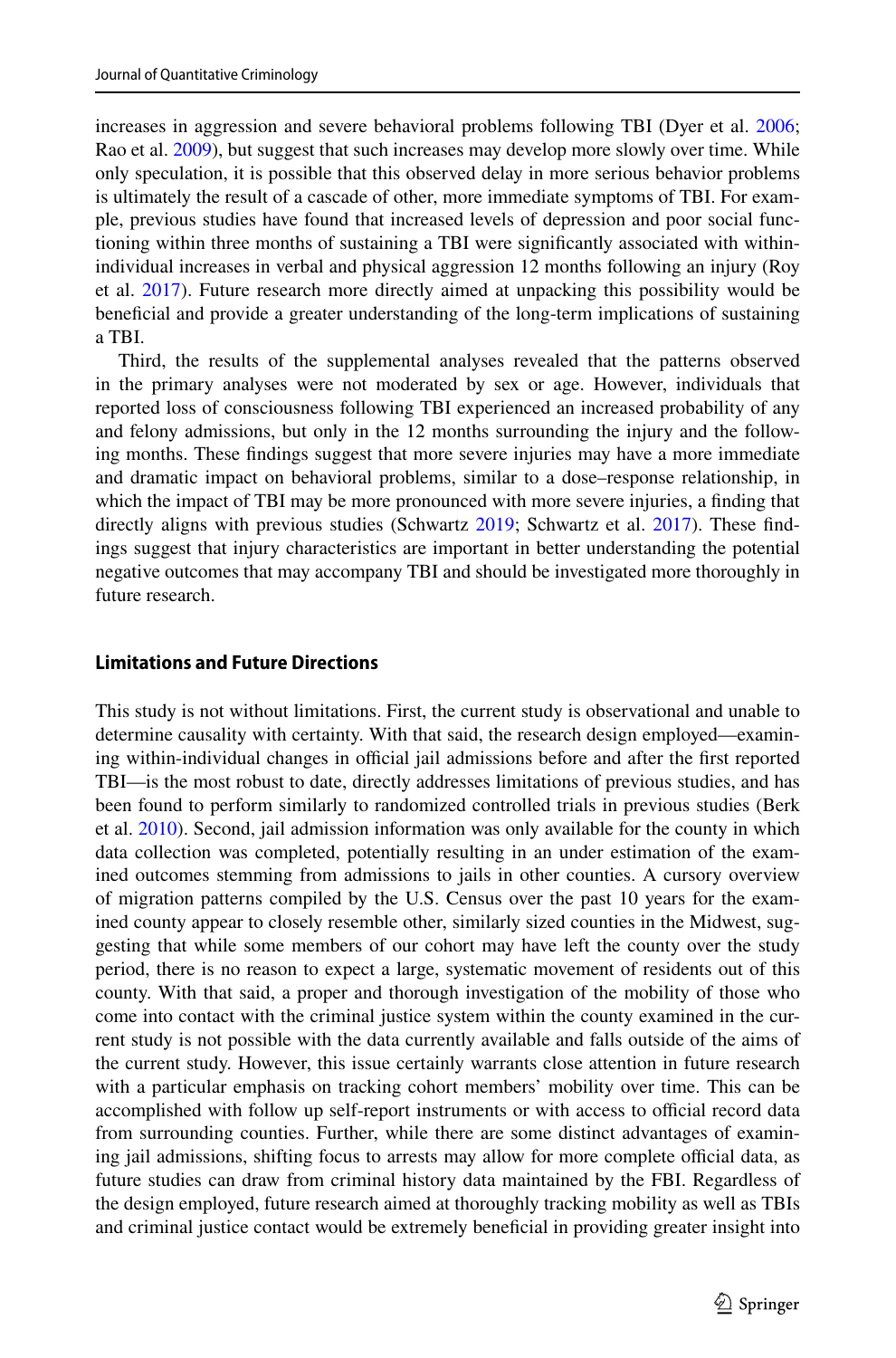the research question examined in the current study as well as other, directly connected issues.

Third, in order to access jail admission data for the entire 24-month pre-TBI period, the sample was limited to individuals who reported their first TBI at age 21 or later. This was necessary, as the age of criminal responsibility in the state in which the study was performed is 19, so the minimum age in which 24 complete months of official adult records were available was 21. This can be problematic as the rapid neurodevelopment that occurs during childhood and adolescence may result in increased levels of injury susceptibility (Blakemore [2018\)](#page-20-15), potentially exacerbating the impact of a TBI sustained during this developmental period. Further, limiting our sample in this way dramatically truncates variation in the desistance process, as the age of onset is expected to have occurred several years prior, and we are only able to capture one small segment of the overall desistance pattern displayed for each individual. As discussed above, this limitation may also be one factor contributing to the pre-TBI increase in jail admissions observed. While the associations observed in the current study did not systematically vary by age, future research that combines information from both juvenile and adult official records and examines a larger segment of the life course would offer a powerful extension to the research design employed in the current study.

Fourth and also related to measurement, the OSU TBI-ID (Corrigan & Bogner [2007](#page-20-8)) relies on retrospective, self-reported information for identification purposes. This strategy is prone to recall bias (McKinlay et al. [2016](#page-21-21)), potentially resulting in an underestimate of TBI. Despite these limitations, self-report TBI identification methods largely converge with hospital files (Powell et al. [2001](#page-21-22)) even among incarcerated populations (Schofield et al. [2011\)](#page-22-22) and hospital records are prone to deflated estimates stemming from untreated injuries. In addition to hospital records, measures that tap structural changes to the brain, or emerging biomarkers, would offer greater precision, pointing to the importance of incorporating such measures into future replication efforts and future research more broadly. A more approachable first step for future research may simply be the better integration of both self-report and official documentation pertaining to TBIs, as such information should be more accessible and less invasive than other options. Fifth, precise dates for the first reported TBI were unavailable. The findings of the current study suggest that the association between TBI and jail admission covary in direct relation to TBI timing, emphasizing the importance of future research with more precise measures of when such injuries occur. While it is highly likely that the first TBI does occur within the appropriate study interval (i.e., Time 0), future research would benefit from a more precise measure of TBI timing to better evaluate this association. This objective can be accomplished through the integration of medical records or with more detailed self-report instruments that provide greater precision in injury timing.

#### **Conclusions**

Despite these limitations, the results suggest that the probability of jail admissions slightly increases leading up to sustaining a TBI and continues to increase in the months surrounding and following the first reported TBI, never returning to pre-TBI levels. Further, the probability of admissions for more serious offenses appears to follow a similar pattern but does not peak until later in the post-injury period. Collectively, these findings provide some support for a consequence hypothesis in which criminal justice contact slightly increases the probability of sustaining a subsequent TBI. However, the findings provide more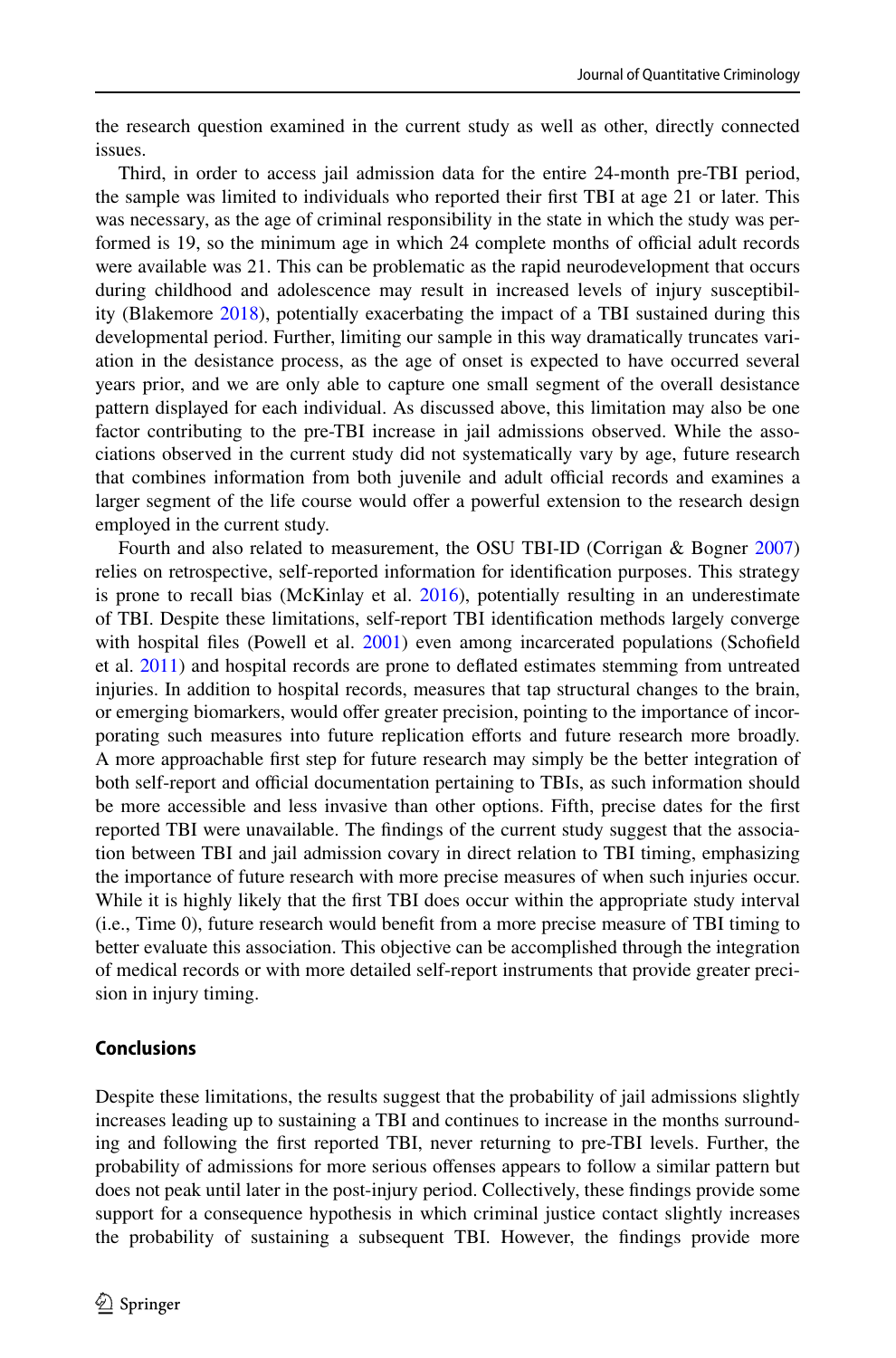consistent support for a causal influence hypothesis, in which the probability of jail admission increases following TBI. With further investigation and development, the findings reported here can assist in providing a better understanding of the ways TBI may increase criminal justice contact, and, even more importantly, inform policy and treatment aimed at minimizing the consequences of such injuries and reducing recidivism.

**Supplementary Information** The online version contains supplementary material available at https://doi. org/10.1007/s10940-021-09524-7.

**Acknowledgements** The authors would like to thank Amir Sarisalan, Jukka Savolainen, and Torbjørn Skardhamar for his helpful comments on previous drafts of this study, as well as Alex Kigerl for his assistance in preparing the examined data for analysis. We would also like to thank the anonymous reviewers for their helpful comments and suggestions.

# **References**

- <span id="page-20-12"></span>Alderman N (2003) Contemporary approaches to the management of irritability and aggression following traumatic brain injury. Neuropsychol Rehabil 13(1-2):211-240. https://doi.org/10.1080/09602010244000327
- <span id="page-20-9"></span>Berk R, Barnes G, Ahlman L, Kurtz E (2010) When second best is good enough: a comparison between a true experiment and a regression discontinuity quasi-experiment. J Exp Criminol 6(2):191–208. https://doi.org/10.1007/s11292-010-9095-3
- <span id="page-20-15"></span>Blakemore SJ (2018) Inventing ourselves: the secret life of the teenage brain (First US). PublicAffairs, New York
- <span id="page-20-7"></span>Bronson J, Berzofsky M (2017) Indicators of mental health problems reported by prisoners and jail inmates, 2011–12 (Bureau of Justice Statistics NCJ 250612), Washington DC
- <span id="page-20-6"></span>Bronson J, Stroop J, Zimmer S, Berzofsky M (2017) Drug Use, dependence, and abuse among state prisoners and jail inmates, 2007–2009 (Bureau of Justice Statistics NCJ 250546). U.S. Department of Justice
- <span id="page-20-0"></span>Centers for Disease Control and Prevention (2017) Report to Congress on traumatic brain injury in the United States-epidemiology and rehabilitation. Atlanta, GA: National Center for Injury Prevention and Control, Division of Unintentional Injury Prevention
- <span id="page-20-13"></span>Chaput G, Giguère J-F, Chauny J-M, Denis R, Lavigne G (2009) Relationship among subjective sleep complaints, headaches, and mood alterations following a mild traumatic brain injury. Sleep Med 10(7):713–716. [https:// doi. org/ 10. 1016/j. sleep. 2008. 07. 015](https://doi.org/10.1016/j.sleep.2008.07.015)
- <span id="page-20-2"></span>Connolly EJ, McCormick BF (2019) Mild traumatic brain injury and psychopathology in adolescence: evidence from the project on human development in chicago neighborhoods. J Adolesc Health 65(1):79– 85. https://doi.org/10.1016/j.jadohealth.2018.12.023
- <span id="page-20-8"></span>Corrigan JD, Bogner J (2007) Initial reliability and validity of the Ohio state university TBI identification method. J Head Trauma Rehabil 22(6):318–329. [https:// doi. org/ 10. 1097/ 01. HTR. 00003 00227. 67748. 77](https://doi.org/10.1097/01.HTR.0000300227.67748.77)
- <span id="page-20-4"></span>Dean CW, Brame R, Piquero AR (1996) Criminal propensities, discrete groups of offenders, and persistence in crime\*. Criminology 34(4):547-574. https://doi.org/10.1111/j.1745-9125.1996.tb01219.x
- <span id="page-20-11"></span>Dikmen SS, Corrigan JD, Levin HS, MacHamer J, Stiers W, Weisskopf MG (2009) Cognitive outcome following traumatic brain injury. J Head Trauma Rehabil 24(6):430–438. https://doi.org/10.1097/HTR. 0b013e3181c133e9
- <span id="page-20-14"></span>Dyer KFW, Bell R, McCann J, Rauch R (2006) Aggression after traumatic brain injury: analysing socially desirable responses and the nature of aggressive traits. Brain Inj 20(11):1163-1173. https://doi.org/10. 1080/02699050601049312
- <span id="page-20-5"></span>Fahmy C, Jackson DB, Pyrooz DC, Decker SH (2020) Head injury in prison: gang membership and the role of prison violence. J Crim Just 67:101658. [https:// doi. org/ 10. 1016/j. jcrim jus. 2020. 101658](https://doi.org/10.1016/j.jcrimjus.2020.101658)
- <span id="page-20-1"></span>Farrer TJ, Hedges DW (2011) Prevalence of traumatic brain injury in incarcerated groups compared to the general population: a meta-analysis. Prog Neuropsychopharmacol Biol Psychiatry 35(2):390–394. https://doi.org/10.1016/J.PNPBP.2011.01.007
- <span id="page-20-10"></span>Farrer TJ, Frost RB, Hedges DW (2013) Prevalence of traumatic brain injury in juvenile offenders: a metaanalysis. Child Neuropsychol 19(3):225–234. https://doi.org/10.1080/09297049.2011.647901
- <span id="page-20-3"></span>Fazel S, Baillargeon J (2011) The health of prisoners. Lancet 377(9769):956–965. [https:// doi. org/ 10. 1016/](https://doi.org/10.1016/S0140-6736(10)61053-7)  S0140-6736(10)61053-7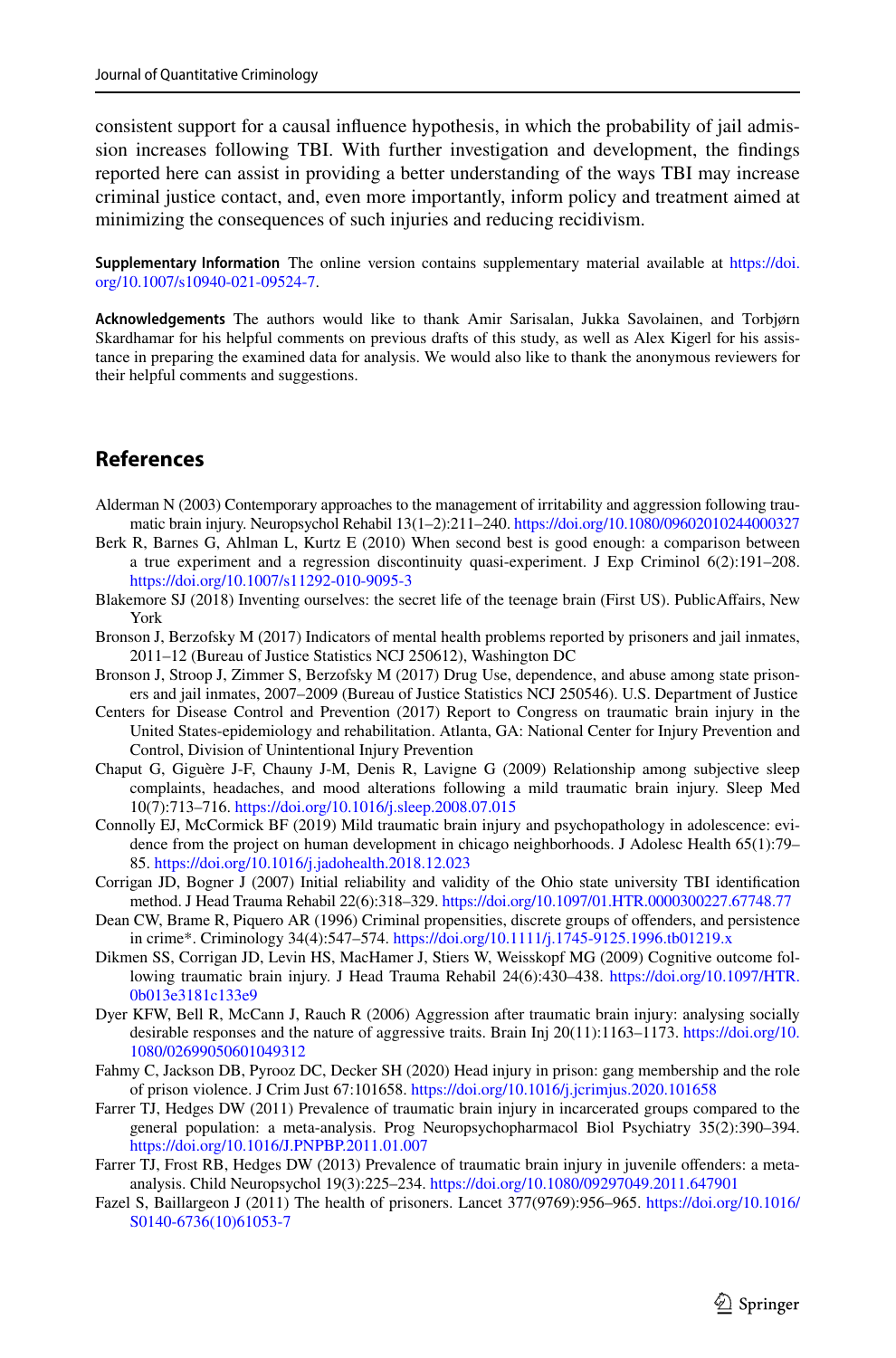- <span id="page-21-3"></span>Fazel S, Lichtenstein P, Grann M, Långström N (2011) Risk of violent crime in individuals with epilepsy and traumatic brain injury: a 35-year Swedish population study. PLoS Med 8(12):e1001150. [https://](https://doi.org/10.1371/journal.pmed.1001150)  doi.org/10.1371/journal.pmed.1001150
- <span id="page-21-1"></span>Fazel S, Hayes AJ, Bartellas K, Clerici M, Trestman R (2016) Mental health of prisoners: prevalence, adverse outcomes, and interventions. Lancet Psychiatry 3(9):871-881. https://doi.org/10.1016/S2215-[0366\(16\) 30142-0](https://doi.org/10.1016/S2215-0366(16)30142-0)
- <span id="page-21-0"></span>Frost RB, Farrer TJ, Primosch M, Hedges DW (2013) Prevalence of traumatic brain injury in the general adult population: a meta-analysis. Neuroepidemiology 40(3):154–159. https://doi.org/10.1159/000343275
- <span id="page-21-10"></span>Glover N, Gorgens K, Lehto M, Meyer L, Dettmer J, Gafford J (2018) Sensitivity and specificity of the Ohio State University traumatic brain injury identification method to neuropsychological impairment. Crim Justice Behav 45(6):885-901. https://doi.org/10.1177/0093854818765043

<span id="page-21-6"></span>Gottfredson MR, Hirschi T (1990) A general theory of crime. Stanford University Press, Stanford

- <span id="page-21-12"></span>Horney J, Osgood DW, Marshall IH (1995) Criminal careers in the short-term: intra-individual variability in crime and its relation to local life circumstances. Am Sociol Rev 60(5):655–673
- <span id="page-21-4"></span>Jackson TL, Braun JM, Mello M, Triche EW, Buka SL (2017) The relationship between early childhood head injury and later life criminal behaviour: a longitudinal cohort study. J Epidemiol Community Health 71(8):800-805. https://doi.org/10.1136/jech-2016-208582
- <span id="page-21-9"></span>Jennings WG, Piquero AR, Reingle JM (2012) On the overlap between victimization and offending: a review of the literature. Aggress Violent Beh 17(1):16–26. [https:// doi. org/ 10. 1016/j. avb. 2011. 09. 003](https://doi.org/10.1016/j.avb.2011.09.003)
- <span id="page-21-8"></span>Kirk DS, Wakefield S (2018) Collateral consequences of punishment: a critical review and path forward. Annual Rev Criminol 1(1):171–194. https://doi.org/10.1146/annurev-criminol-032317-092045
- <span id="page-21-19"></span>Linden M, Hawley C, Blackwood B, Evans J, Anderson V, O'Rourke C (2016) Technological aids for the rehabilitation of memory and executive functioning in children and adolescents with acquired brain injury. Cochrane Database Syst Rev. https://doi.org/10.1002/14651858.CD011020.pub2
- <span id="page-21-2"></span>Massoglia M, Pridemore WA (2015) Incarceration and health. Ann Rev Sociol 41(1):291-310. https://doi. org/10.1146/annurev-soc-073014-112326
- <span id="page-21-16"></span>McAllister TW, Saykin AJ, Flashman LA, Sparling MB, Johnson SC, Guerin SJ, Mamourian AC, Weaver JB, Yanofsky N (1999) Brain activation during working memory 1 month after mild traumatic brain injury: a functional MRI study. Neurology 53(6):1300–1300. https://doi.org/10.1212/WNL.53.6.1300
- <span id="page-21-21"></span>McKinlay A, Horwood LJ, Fergusson DM (2016) Accuracy of self-report as a method of screening for lifetime occurrence of traumatic brain injury events that resulted in hospitalization. J Int Neuropsychol Soc 22(7):717–723. https://doi.org/10.1017/S1355617716000497
- <span id="page-21-11"></span>O'Rourke C, Linden MA, Lohan M (2018) Traumatic brain injury and abuse among female offenders compared to non-incarcerated controls. Brain Inj 32(13-14):1787-1794. https://doi.org/10.1080/02699052. 2018.1539872
- <span id="page-21-15"></span>Pinheiro J, Bates D, DebRoy S, Sarkar D, R Core Team (2020) nlme: Linear and Nonlinear Mixed Effects Models. https://CRAN.R-project.org/package=nlme
- <span id="page-21-17"></span>Polito MZ, Thompson JWG, DeFina PA (2010) A review of the international brain research foundation novel approach to mild traumatic brain injury presented at the international conference on behavioral health and traumatic brain injury. J Am Acad Nurse Pract 22(9):504–509. https://doi.org/10.1111/j. 1745-7599.2010.00540.x
- <span id="page-21-22"></span>Powell JM, Machamer JE, Temkin NR, Dikmen SS (2001) Self-report of extent of recovery and barriers to recovery after traumatic brain injury: a longitudinal study. Arch Phys Med Rehabil 82(8):1025–1030. https://doi.org/10.1053/apmr.2001.25082
- <span id="page-21-7"></span>Pratt TC, Turanovic JJ (2016) Lifestyle and routine activity theories revisited: the importance of "risk" to the study of victimization. Victims Offenders 11(3):335-354. https://doi.org/10.1080/15564886. 2015.1057351
- <span id="page-21-14"></span>R Core Team (2019) R: A Language and Environment for Statistical Computing (3.6.1) [Computer software]. R Foundation for Statistical Computing. https://www.R-project.org
- <span id="page-21-13"></span>Rabe-Hesketh S, Skrondal A (2012) Multilevel and longitudinal modeling Using Stata, (3rd Edition), Stata Press Volumes I and II, College Station
- <span id="page-21-20"></span>Rao V, Rosenberg P, Bertrand M, Salehinia S, Spiro J, Vaishnavi S, Rastogi P, Noll K, Schretlen DJ, Brandt J, Cornwell E, Makley M, Miles QS (2009) Aggression After traumatic brain injury: prevalence and correlates. J Neuropsychiatry Clin Neurosci 21(4):420–429. https://doi.org/10.1176/jnp. 2009.21.4.420
- <span id="page-21-18"></span>Raskin SA, Rearick E (1996) Verbal fluency in individuals with mild traumatic brain injury. Neuropsychology 10(3):416–422. https://doi.org/10.1037/0894-4105.10.3.416
- <span id="page-21-5"></span>Ray B, Richardson NJ (2017) Traumatic brain injury and recidivism among returning inmates. Crim Justice Behav 44(3):472-486. https://doi.org/10.1177/0093854816686631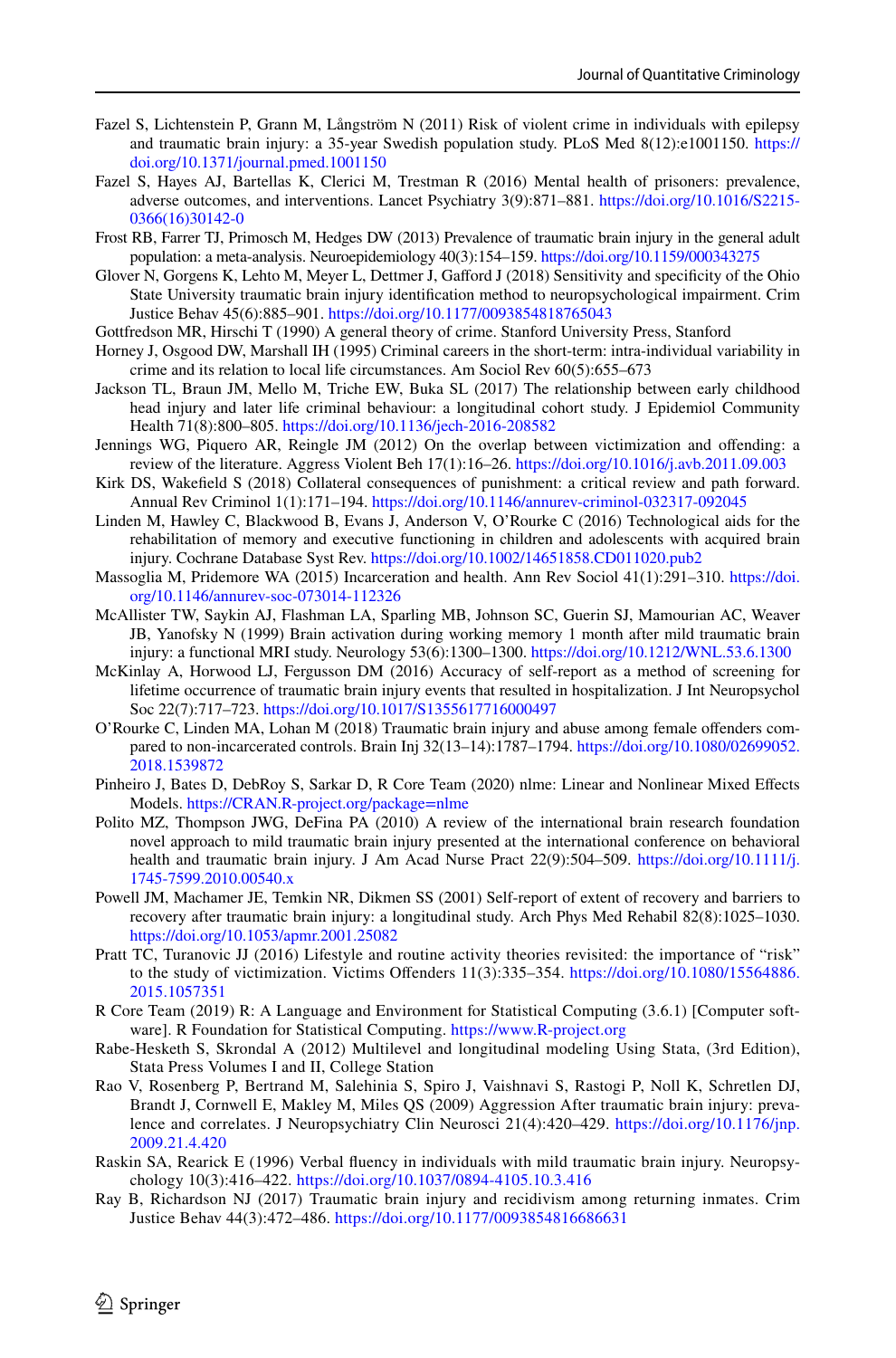- <span id="page-22-17"></span>Rocque M (2015) The lost concept: the (re)emerging link between maturation and desistance from crime. Criminol Crim Just 15(3):340–360. [https:// doi. org/ 10. 1177/ 17488 95814 547710](https://doi.org/10.1177/1748895814547710)
- <span id="page-22-21"></span>Roy D, Vaishnavi S, Han D, Rao V (2017) Correlates and prevalence of aggression at six months and one year after first-time traumatic brain injury. J Neuropsychiatry Clin Neurosci 29(4):334–342. https://doi.org/10.1176/appi.neuropsych.16050088
- <span id="page-22-5"></span>Sariaslan A, Lichtenstein P, Larsson H, Fazel S (2016a) Triggers for violent criminality in patients with psychotic disorders. JAMA Psychiat 73(8):796–803. [https:// doi. org/ 10. 1001/ jamap sychi atry. 2016. 1349](https://doi.org/10.1001/jamapsychiatry.2016.1349)
- <span id="page-22-6"></span>Sariaslan A, Sharp DJ, D'Onofrio BM, Larsson H, Fazel S (2016b) Long-term outcomes associated with traumatic brain injury in childhood and adolescence: a nationwide swedish cohort study of a wide range of medical and social outcomes. PLoS Med 13(8):15–19. https://doi.org/10.1371/journ al.pmed. 1002103
- <span id="page-22-22"></span>Schofield P, Butler T, Hollis S, D'Este C (2011) Are prisoners reliable survey respondents A validation of self-reported traumatic brain injury (TBI) against hospital medical records. Brain Inj 25(1):74– 82. https://doi.org/10.3109/02699052.2010.531690
- <span id="page-22-18"></span>Schreck CJ (1999) Criminal victimization and low self-control: an extension and test of a general theory of crime. Justice Q 16(3):633–654. https://doi.org/10.1080/07418829900094291
- <span id="page-22-4"></span>Schreck CJ, Stewart EA, Fisher BS (2006) Self-control, Victimization, and their influence on risky lifestyles: a longitudinal analysis using panel data. J Quant Criminol 22(4):319–340. [https:// doi. org/ 10.](https://doi.org/10.1007/s10940-006-9014-y)  1007/s10940-006-9014-y
- <span id="page-22-2"></span>Schwartz JA (2019) A longitudinal assessment of head injuries as a source of acquired neuropsychological deficits and the implications for criminal persistence. Justice Q. https://doi.org/10.1080/07418 825.2019.1599044
- <span id="page-22-3"></span>Schwartz JA, Connolly EJ, Brauer JR (2017) Head injuries and changes in delinquency from adolescence to emerging adulthood: the importance of self-control as a mediating influence. J Res Crime Delinq 54(6):869-901. https://doi.org/10.1177/0022427817710287
- <span id="page-22-8"></span>Schwartz JA, Connolly EJ, Valgardson BA (2018) An evaluation of the directional relationship between head injuries and subsequent changes in impulse control and delinquency in a sample of previously adjudicated males. J Crim Justice 56(August):70–80. [https:// doi. org/ 10. 1016/j. jcrim jus. 2017. 08. 004](https://doi.org/10.1016/j.jcrimjus.2017.08.004)
- <span id="page-22-7"></span>Schwartz JA, Jodis CA, Breen KM, Parker BN (2019) Brain injury and adverse outcomes: a contemporary review of the evidence. Curr Opin Psychol 27:67-71. https://doi.org/10.1016/j.copsyc.2018.09.006
- <span id="page-22-9"></span>Schwartz JA, Fitter B, Jodis CA (2020) The impact of brain injury on within-individual changes in moral disengagement: Implications for criminal and antisocial behavior. J Exp Criminol 16(3):407–429. https://doi.org/10.1007/s11292-020-09439-6
- <span id="page-22-19"></span>Scott C, McKinlay A, McLellan T, Britt E, Grace R, MacFarlane M (2015) A comparison of adult outcomes for males compared to females following pediatric traumatic brain injury. Neuropsychology 29(4):501-508. https://doi.org/10.1037/neu0000074
- <span id="page-22-1"></span>Shiroma EJ, Ferguson PL, Pickelsimer EE (2010) Prevalence of traumatic brain injury in an offender population: a meta-analysis. J Correct Health Care 16(2):147–159. [https:// doi. org/ 10. 1177/ 10783](https://doi.org/10.1177/1078345809356538)  45809356538
- <span id="page-22-15"></span>Singer JD, Willett JB (2003) Applied longitudinal data analysis. Oxford University Press, New York
- <span id="page-22-12"></span>Slaughter B, Fann JR, Ehde D (2003) Traumatic brain injury in a county jail population: prevalence, neuropsychological functioning and psychiatric disorders. Brain Inj 17(9):731–741. [https:// doi. org/](https://doi.org/10.1080/0269905031000088649)  10.1080/0269905031000088649
- <span id="page-22-14"></span>Stekhoven DJ, Bühlmann P (2012) MissForest—Non-parametric missing value imputation for mixedtype data. Bioinformatics 28(1):112–118. https://doi.org/10.1093/bioinformatics/btr597
- <span id="page-22-0"></span>Taylor CA, Bell JM, Breiding MJ, Xu L (2017) Traumatic brain injury-related emergency department visits, hospitalizations, and deaths—United States, 2007 and 2013. MMWR Surveill Summ 66(9):1–16. https://doi.org/10.15585/mmwr.ss6609a1
- <span id="page-22-10"></span>Visher CA, Debus-Sherrill SA, Yahner J (2011) Employment after prison: a longitudinal study of former prisoners. Justice Q 28(5):698–718. https://doi.org/10.1080/07418825.2010.535553
- <span id="page-22-20"></span>Visher CA, Lattimore PK, Barrick K, Tueller S (2017) Evaluating the long-term effects of prisoner reentry services on recidivism: what types of services matter? Justice Q 34(1):136–165. [https:// doi. org/ 10.](https://doi.org/10.1080/07418825.2015.1115539)  1080/07418825.2015.1115539
- <span id="page-22-13"></span>Wall K, Gorgens K, Dettmer J, Davis TM, Gafford J (2018) Violence-related traumatic brain injury in justice-involved women. Crim Justice Behav 45(10):1588-1605. https://doi.org/10.1177/0093854818 [778082](https://doi.org/10.1177/0093854818778082)
- <span id="page-22-11"></span>Western B, Braga AA, Davis J, Sirois C (2015) Stress and hardship after prison. Am J Sociol 120(5):1512– 1547. https://doi.org/10.1086/681301
- <span id="page-22-16"></span>Wood SN (2003) Thin-plate regression splines. J R Statistical Soc (b) 65(1):95–114